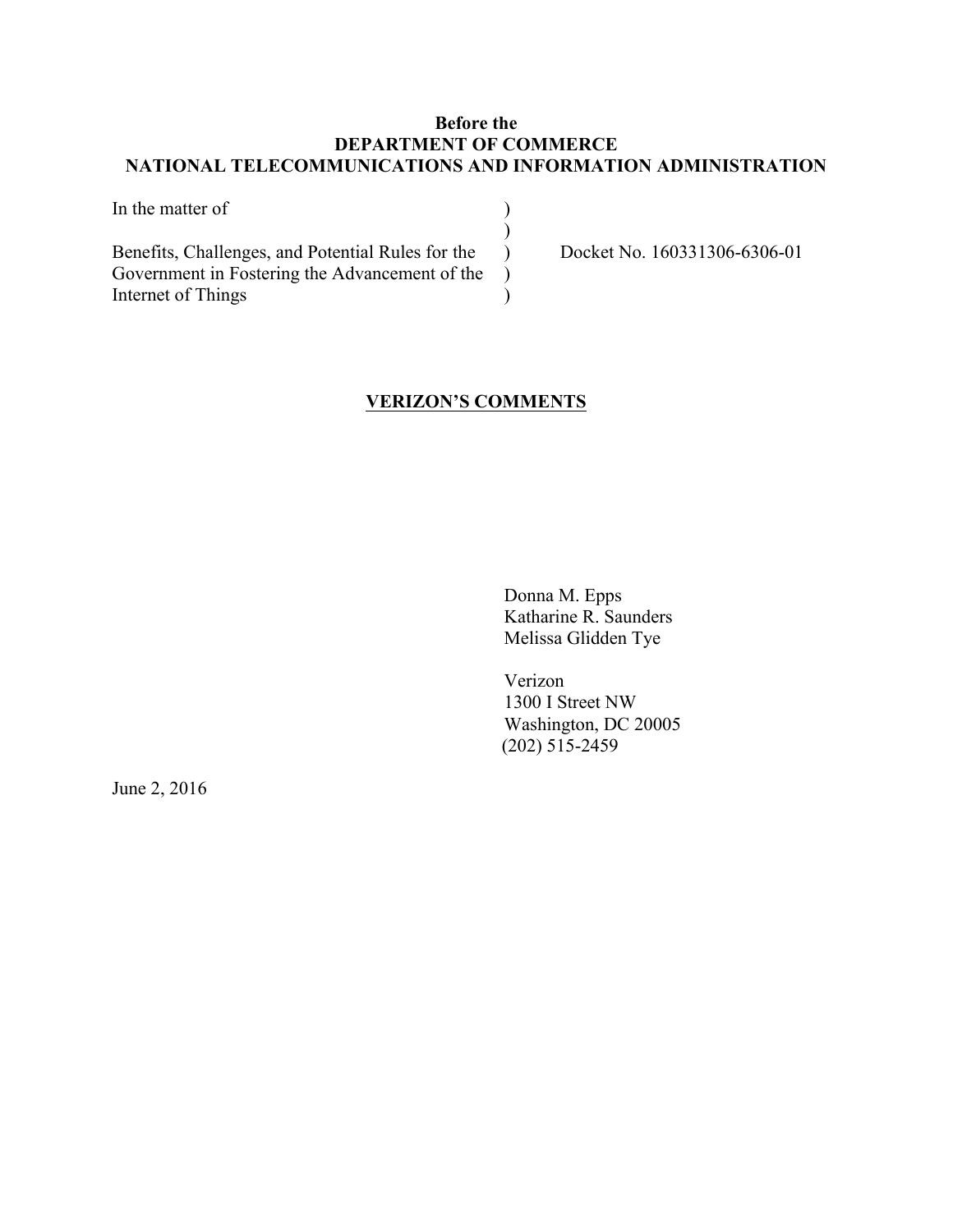## **Table of Contents**

| I.                                                                                                                                                                                       |  |
|------------------------------------------------------------------------------------------------------------------------------------------------------------------------------------------|--|
| The Internet of Things Is a Global Category of Devices and Services That Together Offer<br>П.<br>the Promise of New Benefits to Consumers and Increased Opportunities for Competition  4 |  |
| A. Given the Rapid Changes in this Space, the Definition of Internet of Things Should                                                                                                    |  |
|                                                                                                                                                                                          |  |
| 1.                                                                                                                                                                                       |  |
| 2.                                                                                                                                                                                       |  |
| 3 <sub>1</sub>                                                                                                                                                                           |  |
| 4.                                                                                                                                                                                       |  |
| 5.                                                                                                                                                                                       |  |
| 6.                                                                                                                                                                                       |  |
| Ш.                                                                                                                                                                                       |  |
|                                                                                                                                                                                          |  |
| 1.                                                                                                                                                                                       |  |
| 2.                                                                                                                                                                                       |  |
| The U.S. Should Apply Consistent and Reasonable Legal and Regulatory Frameworks to<br>В.                                                                                                 |  |
| 1. Existing Privacy Policy Frameworks Provide Appropriate Guidance for Incorporating                                                                                                     |  |
| Cybersecurity Concerns Should Be Addressed Through a Collaborative Process  19<br>2.                                                                                                     |  |
| IoT Solutions Will Benefit from Technical Standards To Drive Interoperability, but                                                                                                       |  |
| 1. Country-Specific Requirements May Create Barriers to IoT Growth  24                                                                                                                   |  |
| The Government Should Engage With International Stakeholders to Promote Policies<br>2.                                                                                                   |  |
| D. NTIA Can Help Increase Public Acceptance of and Ameliorate Concerns About IoT 28                                                                                                      |  |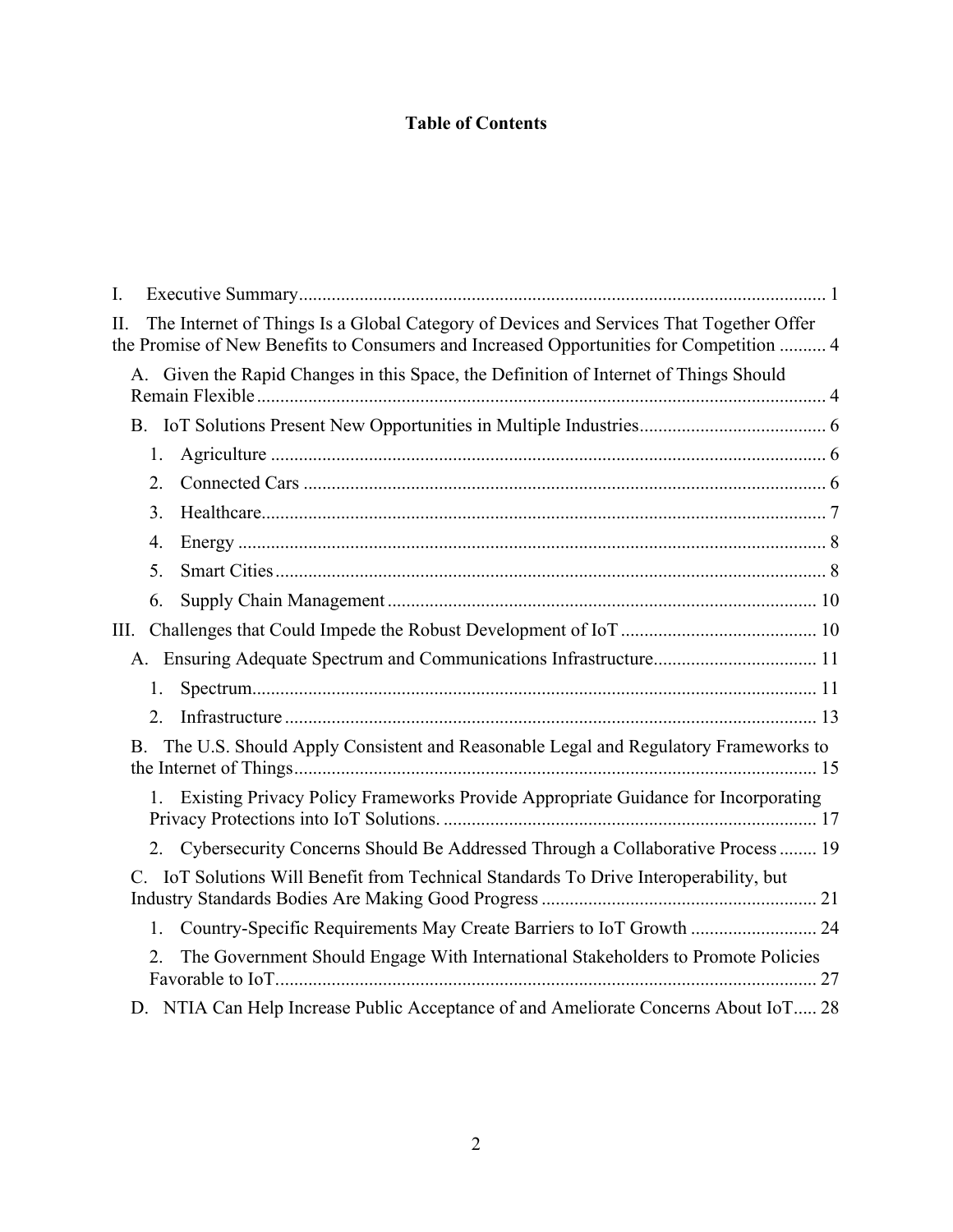## **Before the DEPARTMENT OF COMMERCE NATIONAL TELECOMMUNICATIONS AND INFORMATION ADMINISTRATION**

)

In the matter of  $\qquad \qquad$  ) Benefits, Challenges, and Potential Rules for the Docket No. 160331306-6306-01 Government in Fostering the Advancement of the  $\qquad$ ) Internet of Things )

### **VERIZON'S COMMENTS**

#### **I. Executive Summary**

The Internet of Things ("IoT") is an expansive, quickly evolving group of products and services that together will transform opportunities for consumers and create new markets for competition. As a leading provider of communications, information and entertainment products and services, Verizon has played a critical role in IoT since its inception. Millions of IoT devices operate on our network. We are working side-by-side with developers in our innovation labs to create connected apps and devices. We have launched our own utility, transportation, and healthcare solutions through our Smart Cities, Networkfleet, GridWide, hum, and Intelligent Track and Trace products. And our ThingSpace Development platform provides a web-based, open development environment for enterprises to manage, develop, and deploy IoT solutions.

Although our experience with IoT is extensive, no single company – or even country for that matter – can realize the full promise of IoT on its own. While already off to a strong start, the IoT market is expanding rapidly and dramatically. Analysts estimate that the installed base of IoT devices will grow from 9.7 billion in 2014 to more than 30 billion by  $2020$ .<sup>1</sup> The

 <sup>1</sup> IDC, *Worldwide Internet of Things Forecast Update: 2015 – <sup>2019</sup>* (Feb. 2016).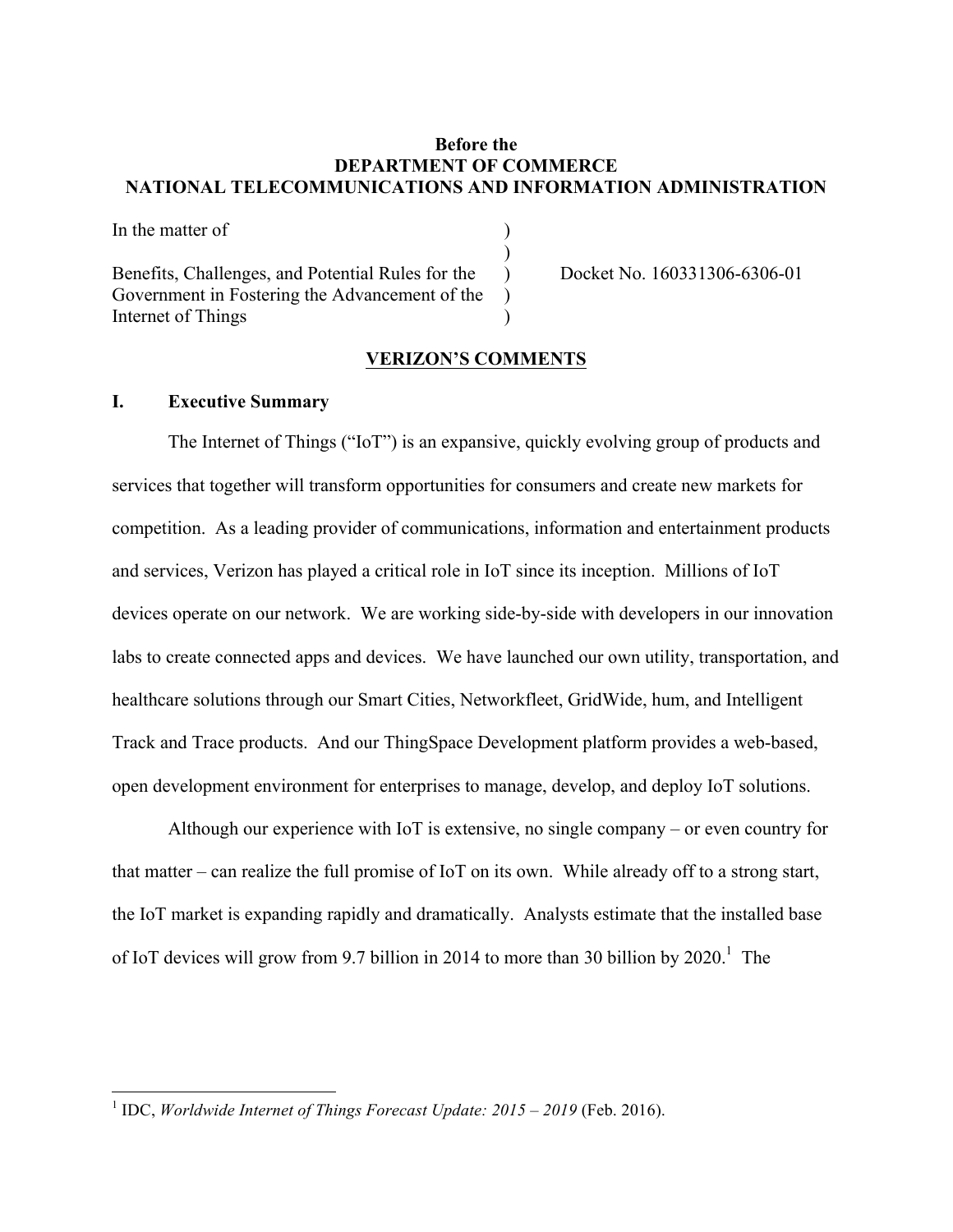worldwide IoT market spend is estimated to grow from \$591.7 billion in 2014 to \$1.3 trillion in 2019 with a compound annual growth rate of  $17\%$ <sup>2</sup>.

To support this explosion of IoT devices, a robust and secure underlying communications network must serve as a foundation. That network requires both increased commercial spectrum and development of the underlying core infrastructure. We encourage all stakeholders to work together to ensure that these necessary building blocks for IoT development are available and accessible. To enable sufficient spectrum to power this new wave of connected innovation, private and public sectors must continue to cooperate, not only to develop more ways to effectively share spectrum, but also to provide federal users incentives to free up spectrum for commercial licensed and unlicensed use. As potentially billions of new IoT devices are deployed, they will drive data growth that – combined with the parallel growth in overall data usage by consumer devices – will require new commercial spectrum allocations to accommodate the unprecedented demands for more bandwidth. This includes spectrum necessary to support 5G, since 5G's super-fast speeds and low latency will help facilitate new IoT use cases.

But spectrum is only part of the equation. We also encourage NTIA to take action to support policies that will promote investment in the infrastructure necessary to support IoT. To implement 5G, providers will need to densify their networks by deploying additional small cells throughout their footprints and expanding access to backhaul – the fiber optics that transmit data from the small cell to the core network. Currently, in many locations there are substantial costs and regulatory impediments to doing so. NTIA can assist by advocating policies to encourage removing roadblocks to the deployment of the necessary infrastructure to support 5G. These efforts will help to clear a path for continued development and growth.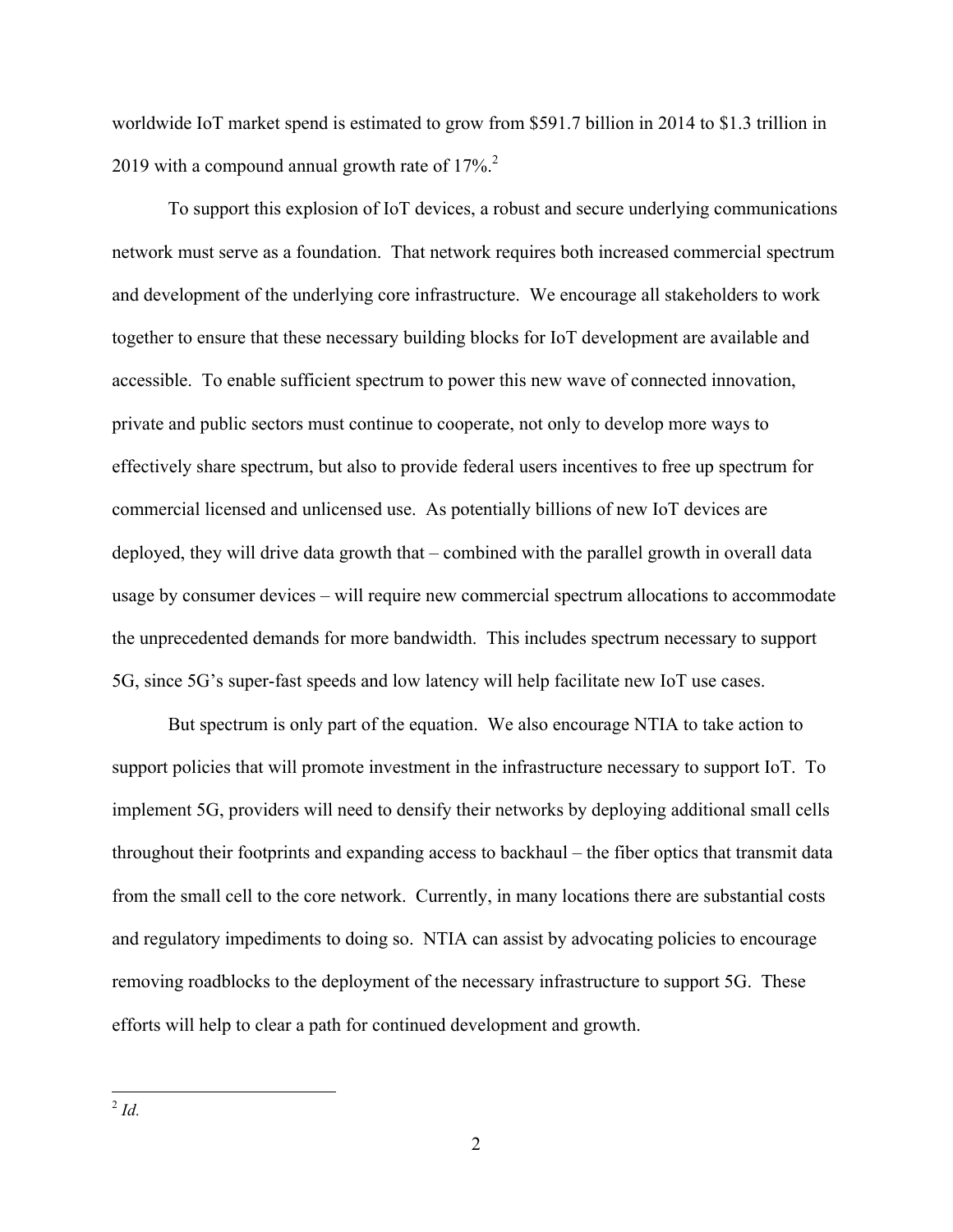In addition to the necessary network foundation, IoT needs a consistent policy framework that accelerates, rather than slows down, its growth. We urge NTIA and the Department of Commerce to work with industry and consumer groups to create principles that will guide policymakers on ways to encourage rapid development and deployment in this space. Rather than govern IoT piecemeal, government should harmonize existing regulatory structures. Policymakers should resist the urge to create IoT-specific regulations. Of course, some specific matters germane to a particular industry may require unique regulatory solutions, but in matters that cross all IoT devices, such as privacy and cybersecurity, we should encourage the development of holistic, consistent international and domestic policies that are neutral across industries. Domestically, NTIA should help guide agencies to minimize duplicative oversight or conflicting restrictions. And internationally, entities should work to minimize efforts to impose parochial restrictions on the introduction and movement of IoT devices and products.

Given the breadth and depth of the IoT opportunity, the U.S. government needs to promote a global sense of collaboration, experimentation, and openness to deliver the full benefits of this rapid IoT expansion. Together, we will create cleaner cities, deliver better healthcare, make transportation systems safer, conserve water, boost productivity, and make the digital world work better for everyone. We applaud NTIA's efforts to promote sound policies that will allow a competitive IoT ecosystem to flourish, while at the same time protecting consumers, and look forward to working with the Department of Commerce, NTIA, and other stakeholders as the evolution of our networks paves the way for the IoT revolution.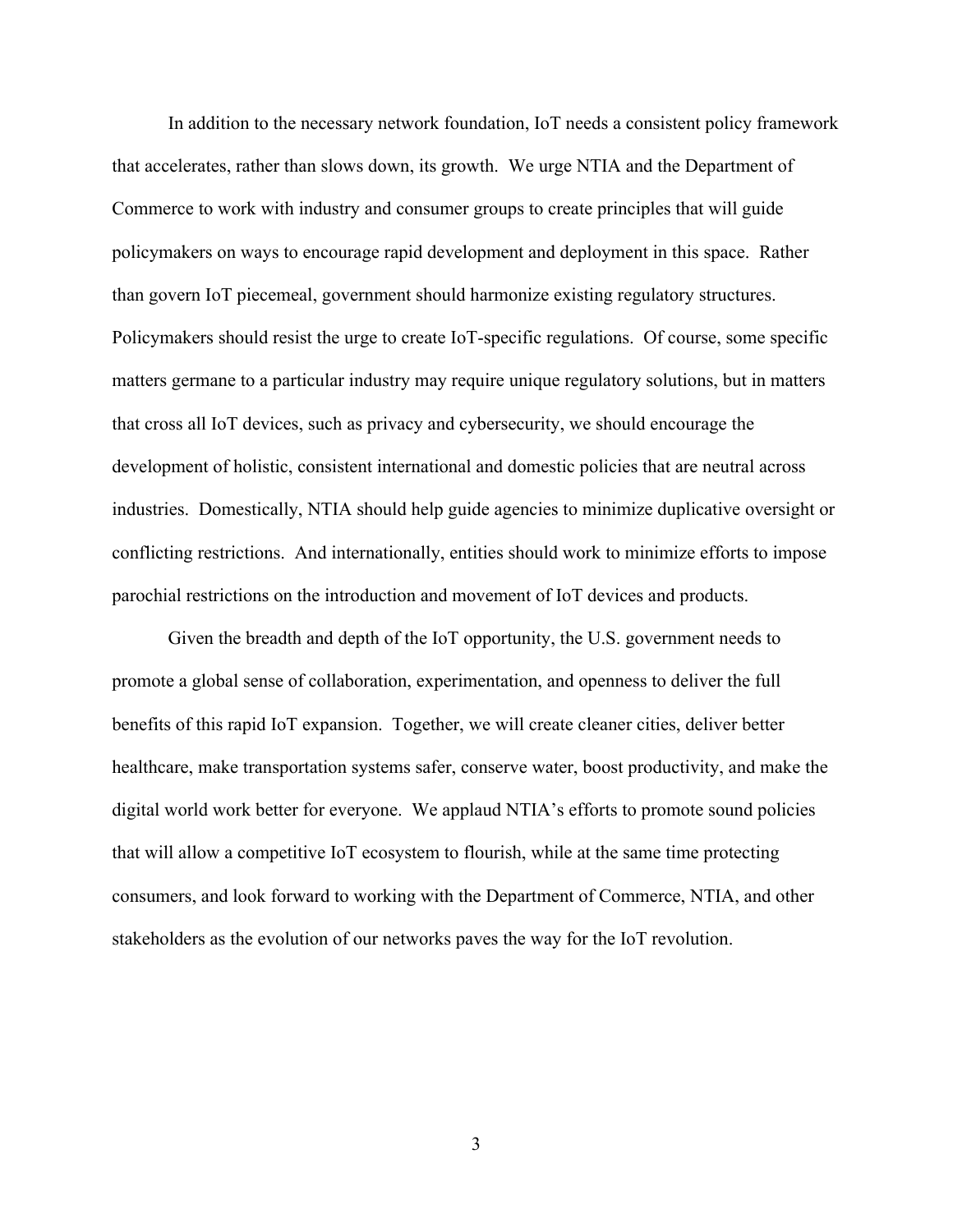## **II. The Internet of Things Is a Global Category of Devices and Services That Together Offer the Promise of New Benefits to Consumers and Increased Opportunities for Competition**

## **A. Given the Rapid Changes in this Space, the Definition of Internet of Things Should Remain Flexible**

In these early days of IoT, there is no need to rigidly define "Internet of Things" and risk constraining its development. The term "Internet of Things" is a flexible, developing identifier for a category of products and services that together offer customers new ways of connecting and new opportunities for communications. Absent a firm definition, however, there are general guidelines that should frame the way we think about IoT. IoT is a "broad umbrella term that seeks to describe the connection of physical objects, infrastructure, and environments to various identifiers, sensors, networks, and/or computing capability.<sup>33</sup> In general terms, the term "IoT" refers to "'things' such as devices or sensors – other than computers, smartphones, or tablets – that connect, communicate or transmit information with or between each other through the Internet."<sup>4</sup> The field generally is agreed to encompass "applications and analytic capabilities" driven by getting data from, and sending instructions to, newly-digitized devices and components,"<sup>5</sup> and "often enabling the exchange of data across multiple industry sectors."<sup>6</sup>

While these definitions may vary, they all agree on one critical point: IoT devices are fundamentally different from consumer-focused devices such as computers, smartphones, or

 $3$  NTIA Notice at 3.

<sup>4</sup> FTC Staff Report, *The Internet of Things: Privacy and Security in a Networked World* (Jan. 2015) p. 6 (*available at* https://www.ftc.gov/system/files/documents/reports/federaltrade-commission-staff-reportnovember-2013-workshop-entitled-internet-things-privacy/150127iotrpt.pdf ) (2015 FTC Internet of Things Report)).

<sup>&</sup>lt;sup>5</sup> NTIA Notice at 3.

<sup>6</sup> Ofcom, *Promoting investment and innovation in the Internet of Things* (July 23, 2014) p. 3 (*available at*  http://stakeholders.ofcom.org.uk/binaries/consultations/iot/summary/iot-cfi.pdf).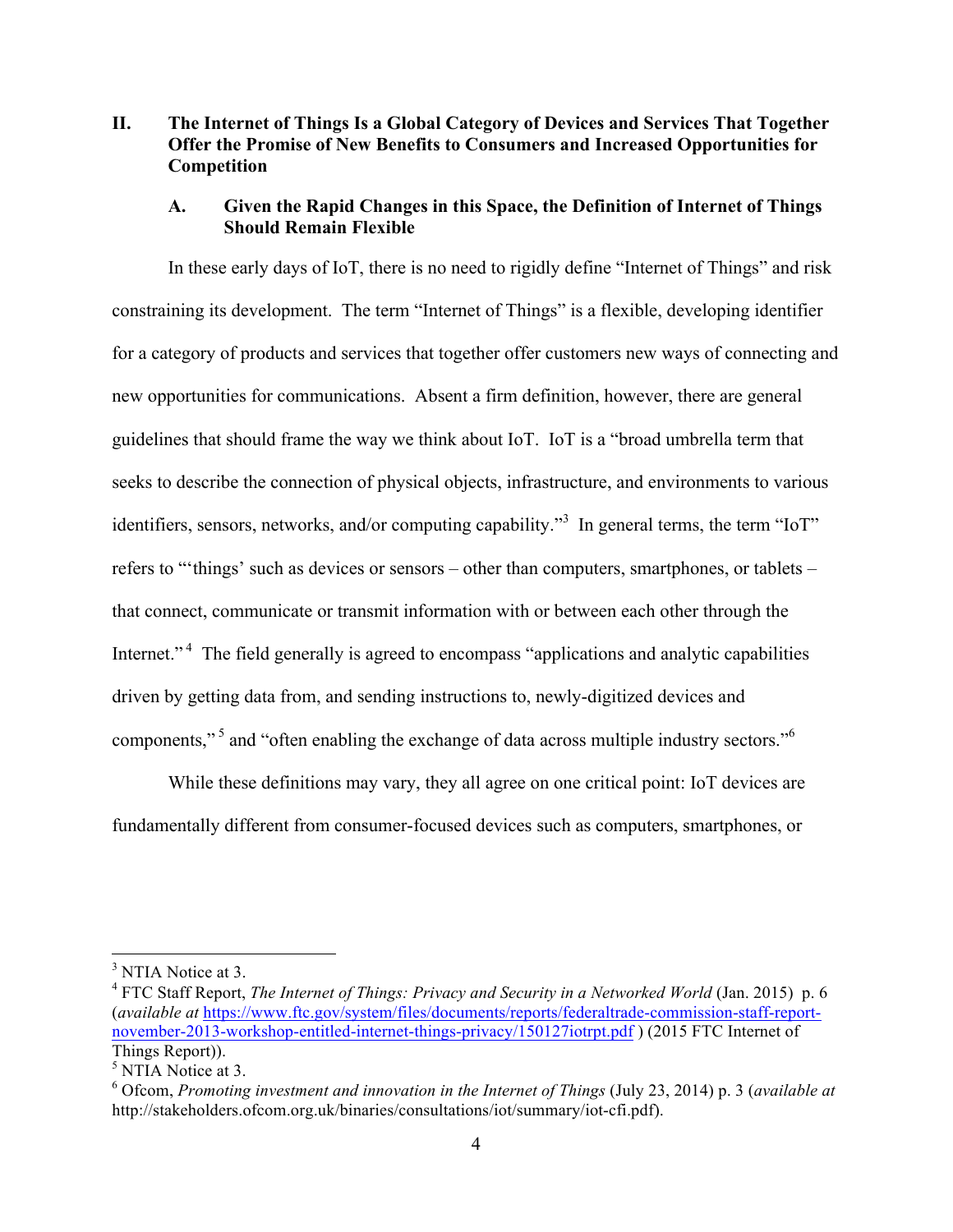tablets.7 IoT devices "focus on how computers, sensors, and objects interact with one another and process data."<sup>8</sup> Indeed, a precursor to the term "IoT" was "machine to machine," or "M2M," which referenced the lack of human intervention in communication between devices. Today, most IoT devices use a business-to-business ("B2B") model or a variation thereof. Unlike typical consumer communications devices, the primary purpose of IoT devices is typically to use mobile or fixed connectivity to deliver value-added functionality. IoT services also often have a closed user group, and a limited range of functions. Many of these functions are designed into the service or device itself; the user cannot modify the connection or access different services. These devices are often cheaper, low-power devices with a single or limited use case, and unlike consumer-facing devices, they usually do not have access to personally identifying information.

Thus, any definition of the space needs to be both flexible enough to encompass the wide range of IoT services and devices, but still sufficiently narrow as to distinguish IoT from traditional telecom services, and to divide the IoT landscape into consumer versus industrial or enterprise applications. Regulators should not apply traditional utilities-style telecommunications rules designed to protect end-users to enterprise IoT services. An enterprise device that does not collect personal information does not need the same type of notice and choice mechanisms that might apply to consumer-facing IoT solutions. Devices that communicate solely B2B do not require guidelines for accessibility or access to emergency services.

 <sup>7</sup> *2015 FTC Internet of Things Report* at 5 (stating that "the 'things' in IoT generally do not include desktop or laptop computers and their close analogs, such as smartphones and tablets, although these devices are often employed to control or communicate with other 'things.'").

<sup>8</sup> *2015 FTC Internet of Things Report* at 5 (quoting Ctr. for Democracy & Tech., #484: FTC Seeks Input on Privacy and Security Implications of the Internet of Things; Comm'n Staff to Conduct Workshop on Nov. 21, 2013 in Washington, DC (June 1, 2013) (*available at* 

https://www.ftc.gov/sites/default/files/documents/public\_comments/2013/07/00028-86211.pdf)).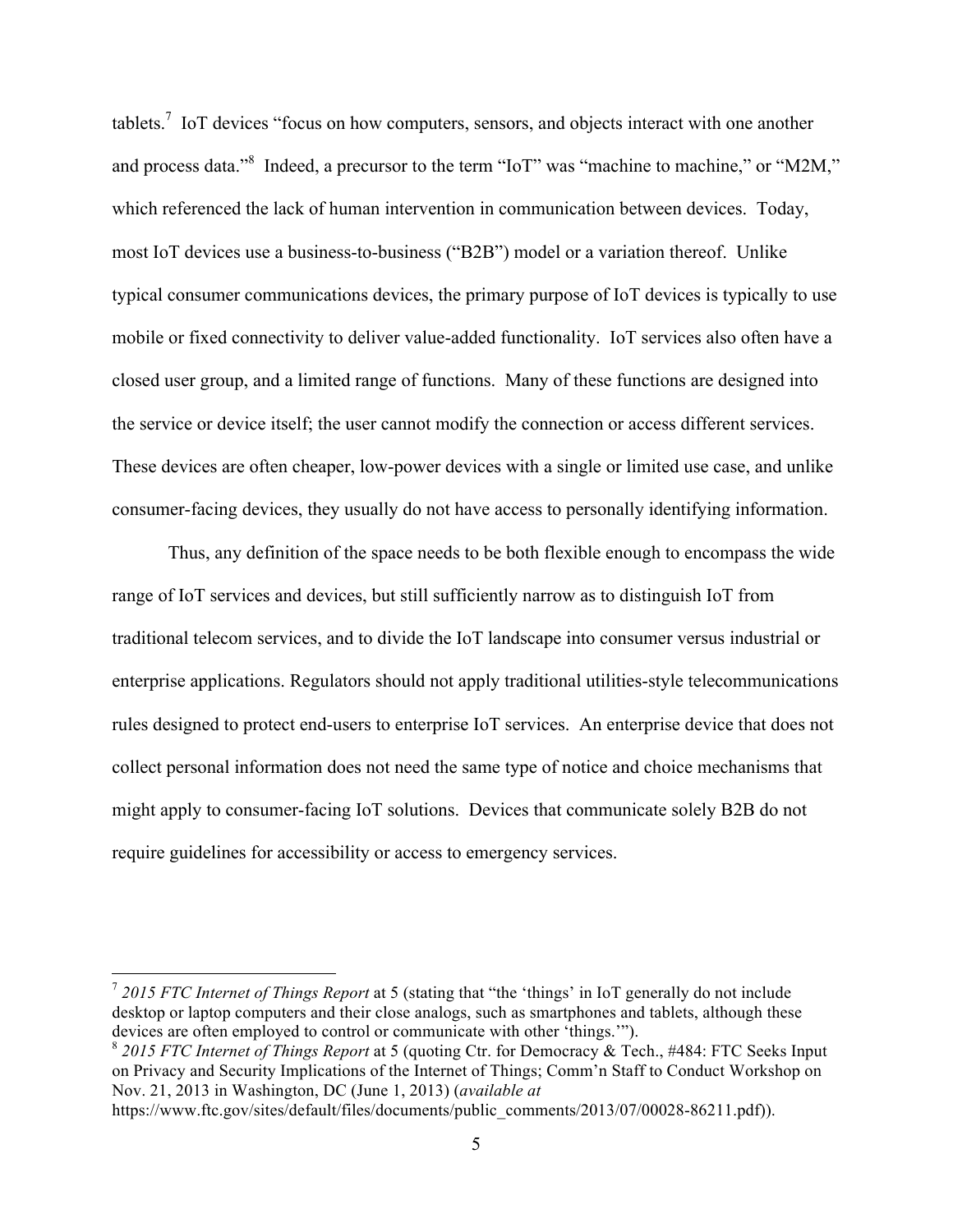#### **B. IoT Solutions Present New Opportunities in Multiple Industries**

Despite – or because of – the lack of a strict regulatory scheme rigidly defining and overseeing this space, providers are rapidly creating and deploying new applications for IoT. These include innovations in agriculture, healthcare, connected cars, smart cities, energy, and supply chain management. Verizon itself is an active leader in the IoT revolution, not only building the network over which IoT runs, but also as a developer of IoT products and services.

## 1. **Agriculture**

As global demand for food increases by approximately  $70\%$  by  $2050<sup>9</sup>$  IoT offers new solutions to help farmers contend with water shortages, escalating costs, and the limited availability of land. IoT "precision agriculture" systems deploy wireless sensors and weather stations to gather real-time data about crops, including soil conditions, moisture, wind, and more. With site-specific data, growers can then optimize growing conditions and improve yields on a plot-by-plot basis, boosting yields, improving quality, and cutting costs in the process.

Verizon's agriculture IoT solution provides just this sort of insight and actionable intelligence to growers. With Verizon technology, Hahn Family Wines uses sensor data and analytics to conserve resources by adding precision to watering and fertilizing at the company's 1,000-acre California vineyard. An IoT gateway continuously monitors data from the various sensors in the vineyard and transmits it wirelessly to Verizon. Using Verizon's ThingSpace dashboard, Hahn can use this data to time and target its use of fungicide sprays to prevent disease and rotting, and can assess the need for watering, fertilizer, or other interventions.

#### 2. **Connected Cars**

Many of the technology, data, and integration advancements in the IoT field come together in increasingly connected and cognizant cars. A "connected car" is "a vehicle able to

 <sup>9</sup> Population Institute, *FAO Says Food Production Must Rise by 70%* (2009).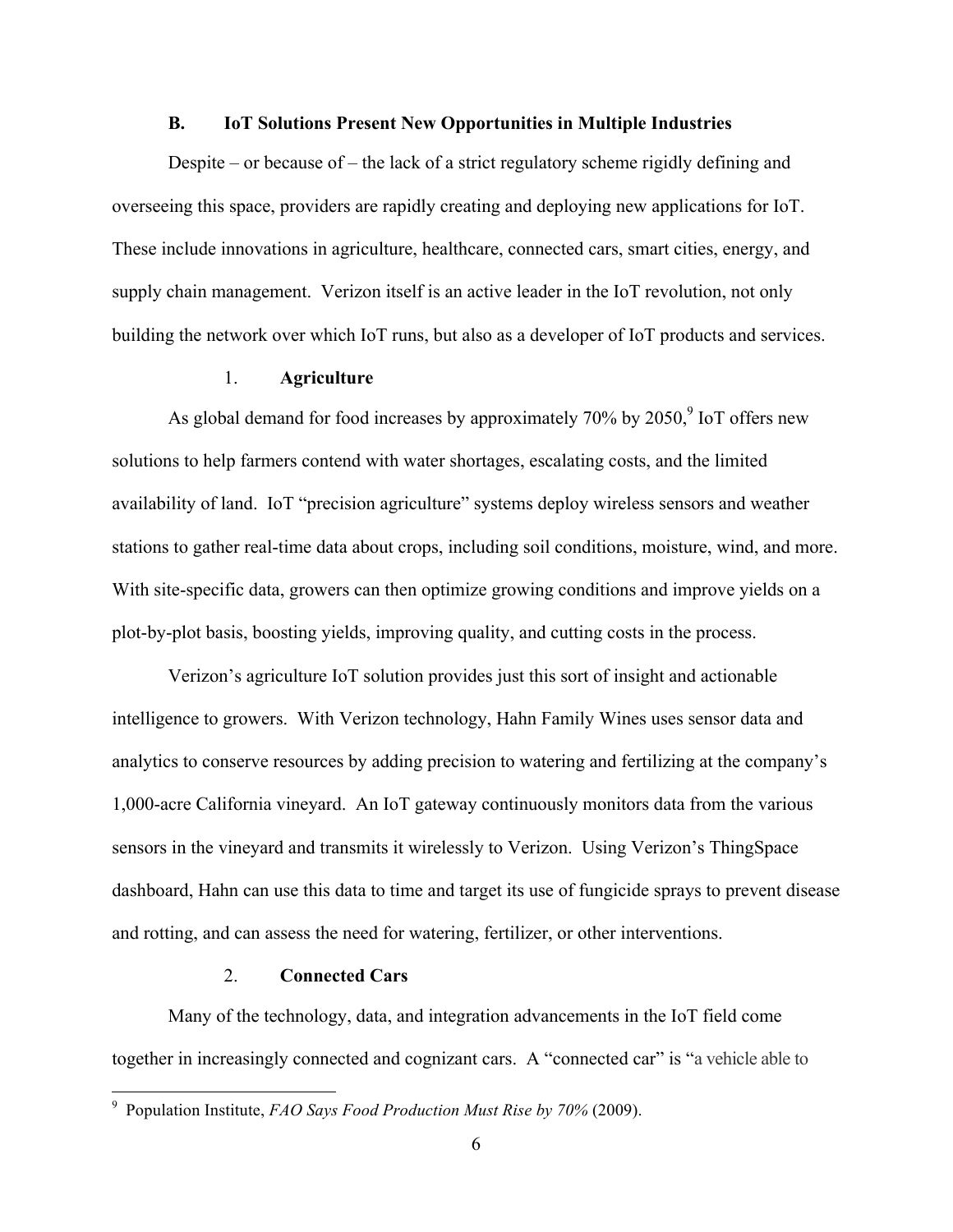optimize its own operation and maintenance as well as the convenience and comfort of passengers using onboard sensors and Internet connectivity."<sup>10</sup> Connected vehicle features can include networked entertainment options, real-time weather and traffic updates, detailed diagnostics and maintenance information, navigation and tracking systems, and much more. By 2020, there could be a quarter billion connected vehicles on the road, enabling new in-vehicle services and automated driving capabilities."<sup>11</sup>

Verizon's hum product includes a device that plugs into a car's on-board diagnostic port and gives vehicle owners access to services including boundary and speed alerts, vehicle location, and driving history. Subscribers receive pinpoint roadside and emergency assistance; those with a car problem can talk to a live mechanic via hum's mechanics hotline. Consumers can also get information that allows them to assess estimated pricing on repairs or comparison shop on vehicle parts or accessories.

Telematics technology also has significant application in commercial fleet management, helping fleet operators comply with regulations requiring them to track driving behavior and hours. Our product, Verizon Networkfleet, enables companies to track, monitor, and manage their fleets efficiently and effectively through features such as onboard vehicle diagnostics, GPS tracking, and roadside assistance.

## 3. **Healthcare**

IoT offers many healthcare solutions including patient monitoring and remote assessment tools. These solutions allow physicians to monitor patients' ongoing conditions remotely,

 <sup>10</sup> McKinsey & Company, *What's Driving the Connected Car* (Sept. 2014) (*available at*  http://www.mckinsey.com/industries/automotive-and-assembly/our-insights/whats-driving-theconnected-car).

<sup>&</sup>lt;sup>11</sup> Press Release, Gartner, *Gartner Says By 2020, a Quarter Billion Connected Vehicles Will Enable New In-Vehicle Services and Automated Driving Capabilities* (Jan. 26, 2015) (*available at*  http://www.gartner.com/newsroom/id/2970017).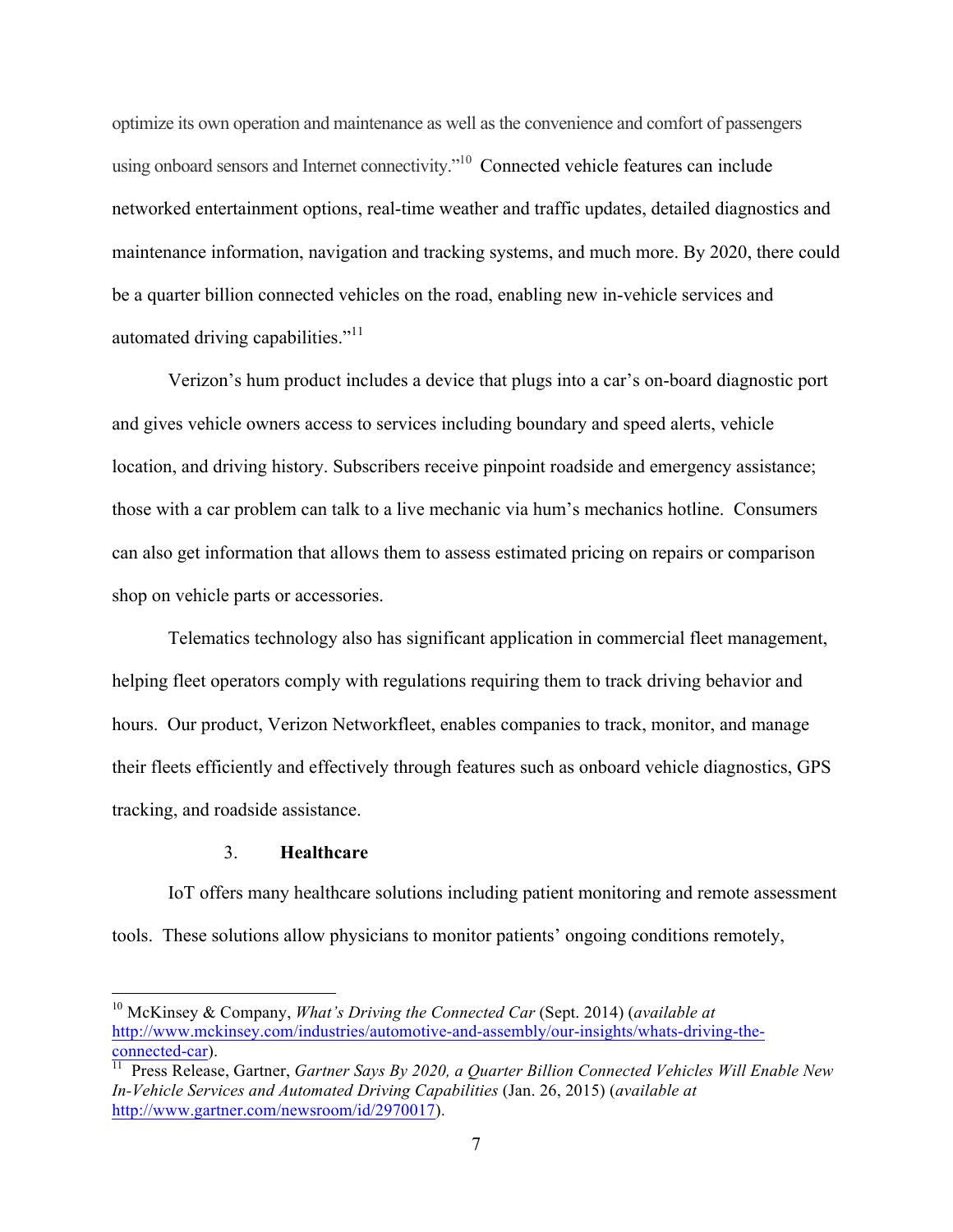without requiring time-consuming in-person testing or visits. Verizon has partnered with AMC Health on a mobile patient monitoring solution, with which a pregnant woman can track blood sugar via a mobile device and communicate readings from the glucometer anytime and anywhere she chooses. With that information stored securely in the cloud, the patient's care provider has timely access to her test results and can better monitor risk to her or her baby.

## 4. **Energy**

As energy and utility companies work to modernize their infrastructures and comply with ongoing regulatory restrictions, IoT systems are already playing a key role in facilitating quick reactions to emerging issues. New low-power, low-cost grid sensors connected by IoT can immediately analyze a utility's grid and network, reducing cost, improving efficiency, and locating potential troubles. For example, sensors can enable electricity providers to identify potential environmental events like trees interfering with power lines, and schedule foliage maintenance before an accident occurs. Similarly, sensors can monitor voltage, allowing power providers to determine whether a transformer is running too hot, or assess if there is a spike in demand that might require a quick response to optimize the grid. Verizon's own GridWide Utility solution enables utilities to modernize aging infrastructure, increase efficiency, and better control costs by integrating technologies such as smart metering, demand response, and distribution monitoring and control.

## 5. **Smart Cities**

The world's population is migrating to cities. Fifty-four percent of the world's people live in urban areas<sup>12</sup> and the World Health Organization estimates that by 2050, more than two-

<sup>&</sup>lt;sup>12</sup> Michael Collyer, *"Three million people move to cities every week": so how can cities plan for migrants?*, CITYMETRIC (Dec. 2015)(*available at* http://www.citymetric.com/skylines/three-millionpeople-move-cities-every-week-so-how-can-cities-plan-migrants-1546)..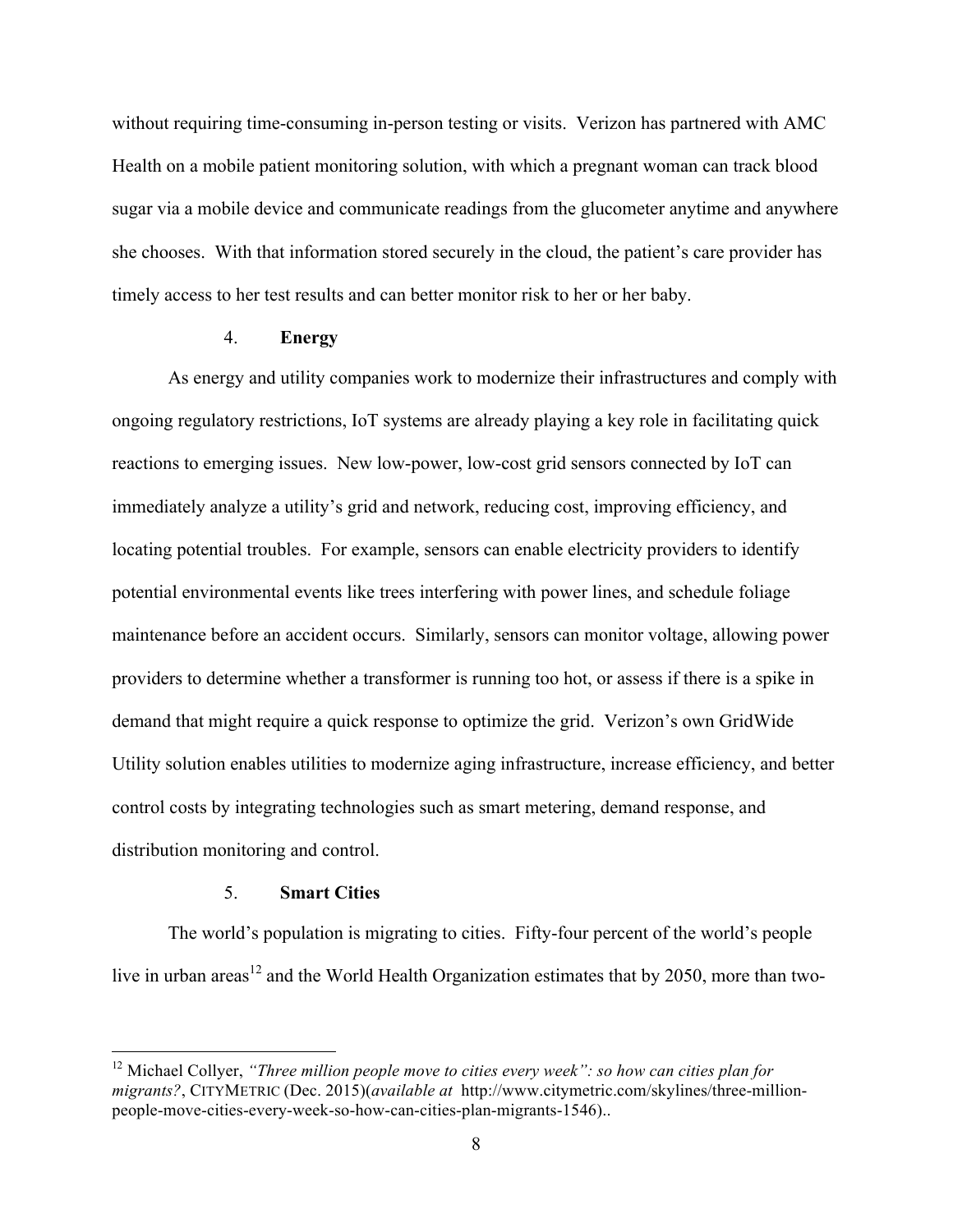thirds of the global population will be city dwellers.<sup>13</sup> This rapid urbanization is putting a strain on city services as well as on the aging infrastructure including public transportation, lighting, sewer, and sanitation systems.

IoT technology provides a way forward by pairing next generation sensors with advanced analytics to monitor and track data, allowing cities to better understand and plan for growth, increase efficiency, and assist residents. Smart streetlights equipped with motion sensors save cities energy and money because lights brighten and dim when they sense movement. Monitors can identify open parking spaces and direct drivers to them, or can help track and provision cars from car-sharing services to reduce traffic overall. Technology can aid public safety by detecting gunfire in troubled areas, and, with real-time data analysis, pinpoint the location of shots, and notify emergency dispatchers to send police officers to the area.<sup>14</sup>

The Department of Transportation has already taken steps to encourage smart city adoption through the Smart Cities Challenge, pledging up to \$40 million to the winning city to integrate innovative IoT technologies into its transportation network. This program is a great way for the federal government to express its support for IoT and smart cities, and to establish a prototype showcasing the benefits of smart city technology. Verizon has launched its own Smart Cities partnership with the city of Boston, part of a much broader effort to transform the city's communications facilities to a new fiber-based platform. The Smart Cities project will help address traffic safety and congestion, as well as future efforts aimed at environmental concerns, energy efficiency, and lighting.

<sup>&</sup>lt;sup>13</sup> World Health Organization, *The Dawn of an Urban World*, Hidden Cities: Unmasking and Overcoming Health Inequities in Urban Settings. The WHO Centre for Health Development, Kobe, and United Nations Human Settlements Programme (UN-HABITAT) (2010), at p. 4.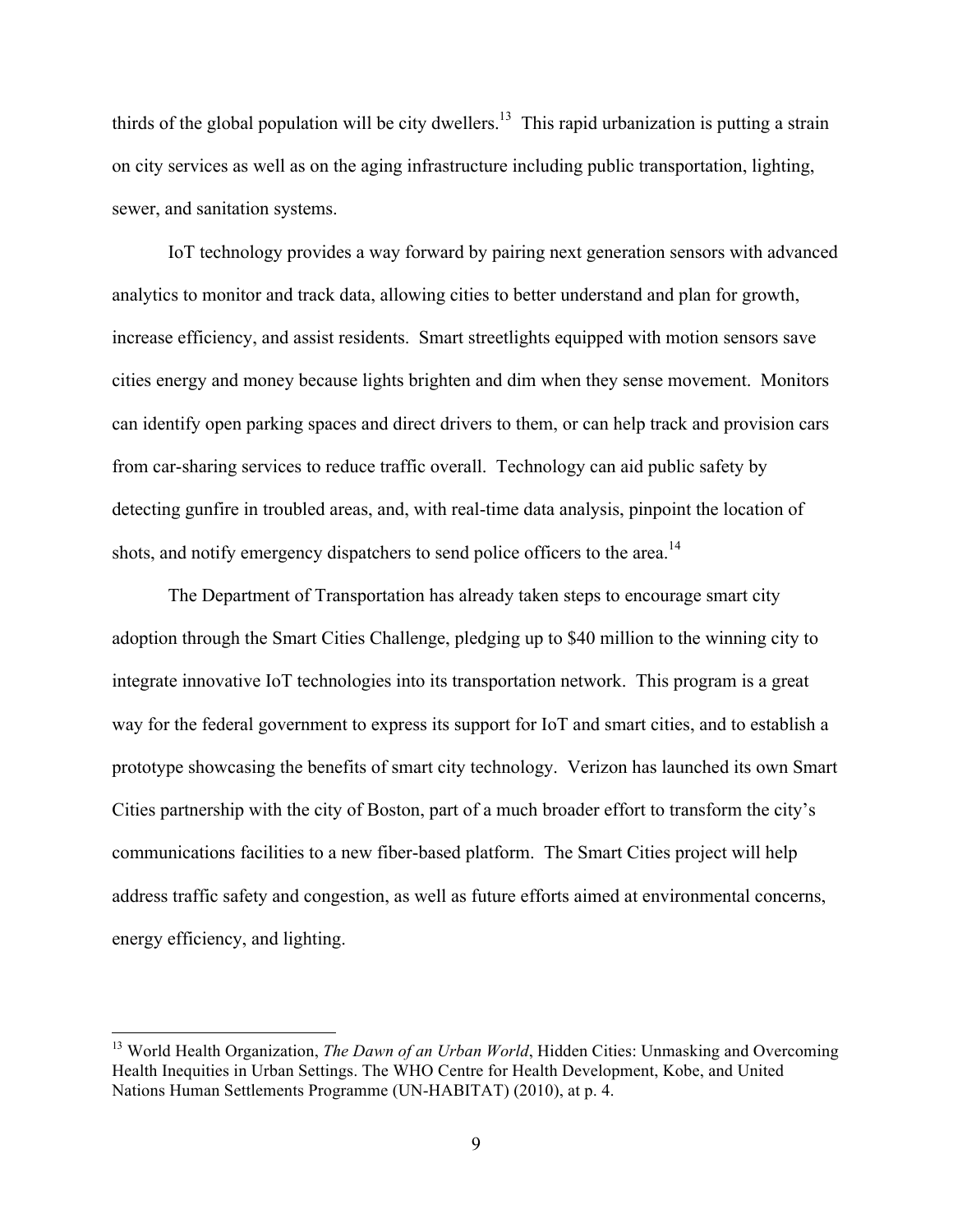Car sharing programs will reduce car ownership rates, ensuring more efficient use of vehicles in crowded urban areas. Verizon is partnering with Innova UEV on a university campus-based pilot car sharing program with Innova's all-electric Dash vehicles. The Innova EV Car Share app powered by Verizon enables users to locate, reserve, access, utilize, and then return a shared car, using their smartphone or tablet. It also displays how much carbon emissions are avoided for each ride. This type of program would enable wider use of shared cars, reducing traffic, alleviating parking congestion, and lowering emissions in otherwise crowded areas.

#### 6. **Supply Chain Management**

IoT technology can also help companies reimagine their supply chains. Consider the massive number of touch points in the pharmaceutical supply chain, from plant materials to packaged products on a store shelf. Today, companies use RFID technology to track the movement of products, which is limited to identifying when and where an item is scanned. But IoT solutions, such as Verizon's Intelligent Track and Trace, will provide a more efficient solution to tracking prescription drugs in the supply chain. Other companies will be able to use these products to identify inefficiencies or delays in their shipping and to confirm product integrity from plant to retail sale.

#### **III. Challenges that Could Impede the Robust Development of IoT**

As IoT expands, so do the potential challenges to its continued growth. These challenges include cultivating a foundational ecosystem upon which IoT can flourish. A successful IoT environment will need sufficient radio frequency spectrum and robust communications infrastructure; consistent legal and regulatory frameworks that are not overly prescriptive; protection from foreign mandates that create an inconsistent international regulatory landscape; and sustained consumer confidence. The Department of Commerce can play a key role in the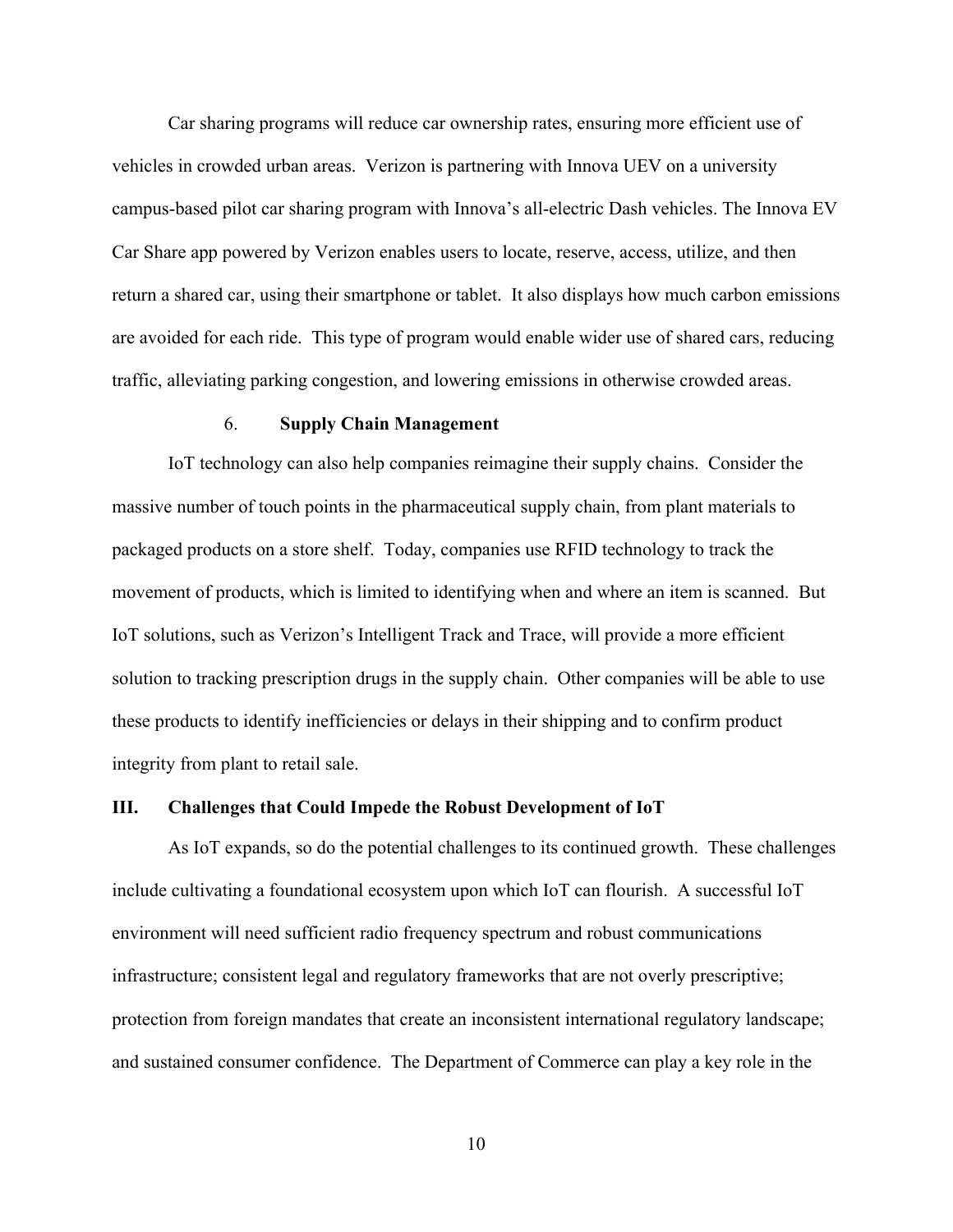growth of IoT by using its considerable influence and broad stage to advocate policies, both domestic and international, that promote IoT growth.

## **A. Ensuring Adequate Spectrum and Communications Infrastructure**

#### 1. **Spectrum**

Communications networks, both wired and wireless, are the backbone of IoT. For IoT to flourish, we must ensure that those networks are robust and capable of handling consumer and enterprise demands. The combined growth of IoT solutions and data-hungry services like streaming video are causing an exponential increase in the demands placed on wireless networks. As CTIA recently noted, Americans used almost 137% more data in 2015 than in 2014, share more than 4 million photo, video, and text messages per minute, and stream data equivalent to 59,000 videos every minute.<sup>15</sup> The trend shows no signs of stopping: by the end of the decade, wireless data use in the U.S. "is projected to increase another six-fold."<sup>16</sup> Although technological advancements such as small cells, 4G LTE, and soon, 5G, allow more efficient use of spectrum, these innovations often lead to additional growth in demand, which in turn places immense pressure on the need for more spectrum.

The Department of Commerce and NTIA in particular, should continue their leadership in providing more spectrum for commercial use. NTIA has worked closely with Congress, the FCC, and other government agencies to make significant progress on President Obama's 2010 commitment to make a total of 500 MHz of spectrum available for commercial use by 2020.<sup>17</sup> Each year since President Obama made this commitment, NTIA has published an extensive

<sup>&</sup>lt;sup>15</sup> CITA, Annual Wireless Industry Survey, video, http://www.ctia.org/your-wireless-life/how-wirelessworks/annual-wireless-industry-survey (last viewed May 25, 2016).

 $\frac{16}{16}$  CTIA, Enabling the Wireless Networks of Tomorrow: Rules of the Road for Pole Attachments in States Across America (April 2016) p. 3.

 $17$  The White House, Presidential Memorandum: Unleashing the Wireless Broadband Revolution (June 2010) (*available at* https://www.whitehouse.gov/the-press-office/presidential-memorandum-unleashingwireless-broadband-revolution ).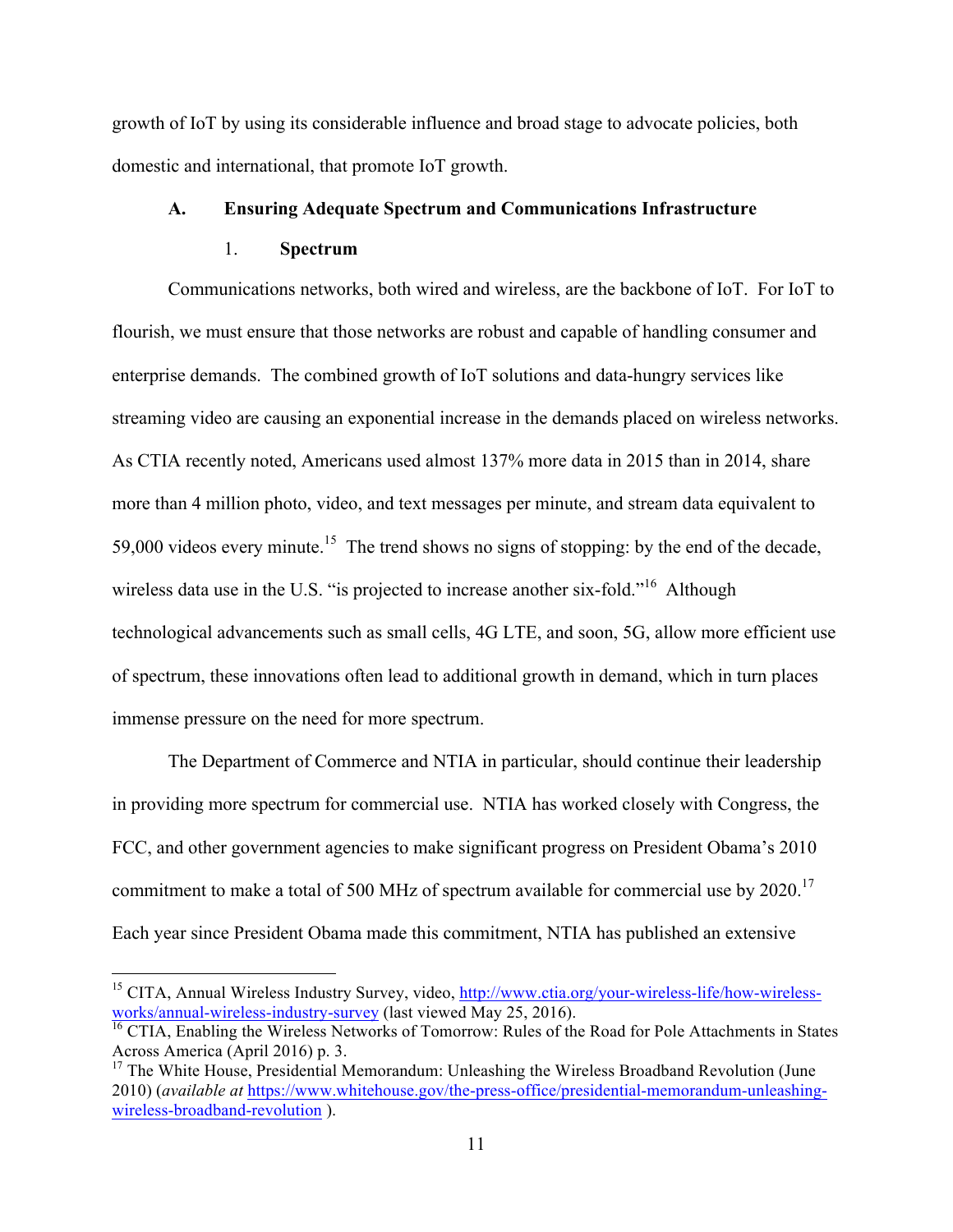report analyzing potential bands for clearing or sharing.<sup>18</sup> It also has worked closely with federal agencies and the private sector to translate the potential contained in these reports to reality.

Last year's tremendously successful AWS-3 auction was the result of significant publicprivate cooperation, much of which was done under the auspices of the Commerce Spectrum Management Advisory Committee (CSMAC), which NTIA leads. These efforts resulted in an auction of 90 MHz of prime spectrum, 45 MHz of which previously was exclusively allocated for federal spectrum. Now that spectrum is licensed for commercial use, and still shared, in part, with some federal users. NTIA also has worked closely with the FCC to ensure that commercial users can effectively share spectrum with government users, most recently with the novel database and sensing approach to commercial users sharing with naval radars in the 3.5 GHz band. This work is critically important, not only to free up the 3.5 GHz spectrum, but also to test the sharing mechanisms developed for potential use in other bands.

Verizon has supported many of NTIA's efforts to-date. And we will continue to work together to ensure that there is sufficient spectrum to power this new wave of connected innovation. We will continue to help NTIA advance efforts to share government and commercial spectrum. But we believe it is also necessary to find more spectrum for commercial licensed and unlicensed use. NTIA should continue its work with federal agencies to relocate systems as quickly as feasible from AWS-3 uplink spectrum that is licensed, but not yet cleared, for commercial mobile broadband. Also, as it has each year since 2010, NTIA should continue to cooperate with federal agencies to identify new bands that may be repurposed for mobile broadband. NTIA and other federal agencies have worked closely with Congress to implement a CSMAC recommendation to provide additional resources to federal agencies in order to identify

 <sup>18</sup> *See,* NTIA, 500 MHz Initiative, U.S. Department of Commerce (*available at*  https://www.ntia.doc.gov/category/500-mhz-initiative ).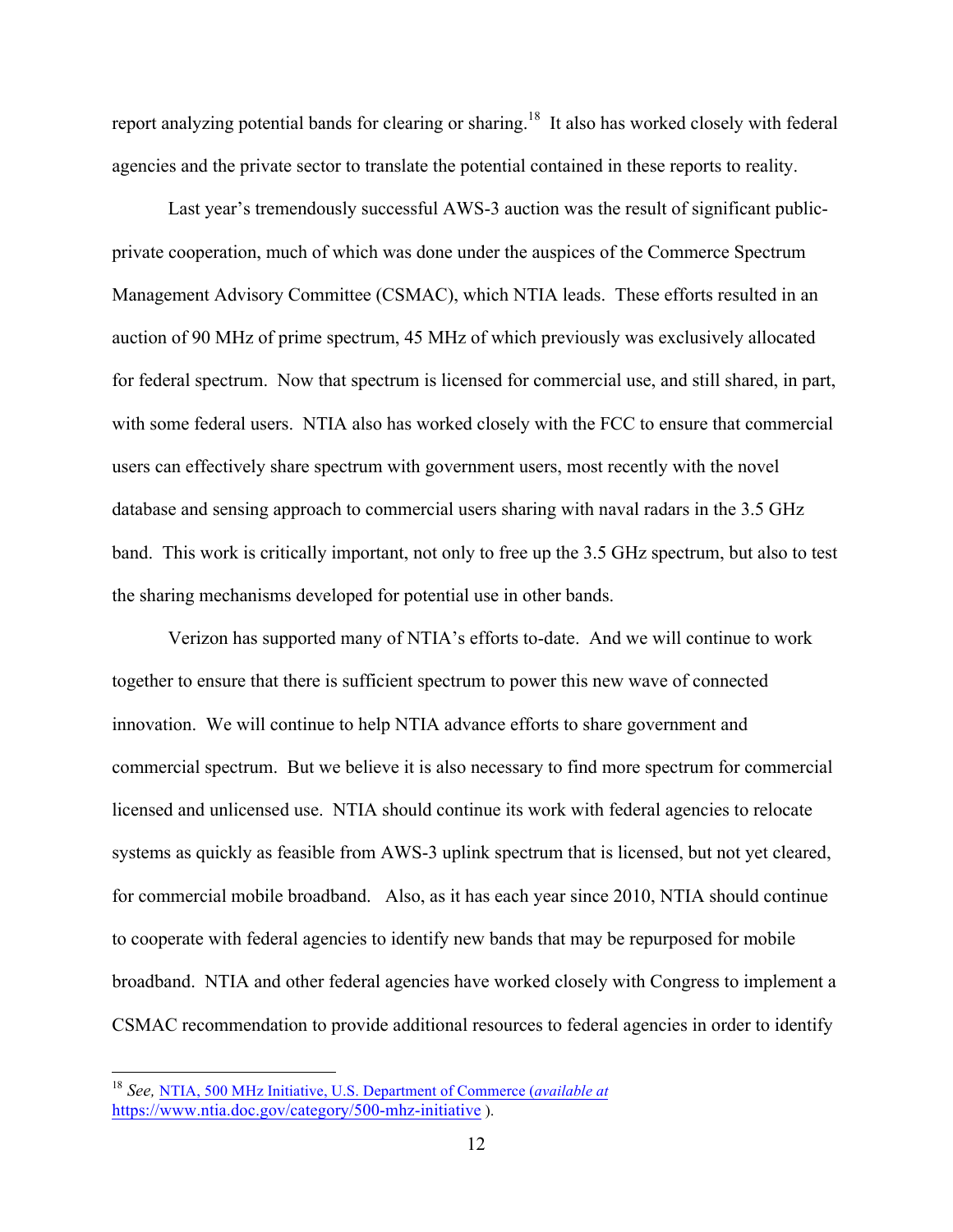such candidate bands.<sup>19</sup> NTIA should take those efforts a step further and encourage Congress to enact legislation that would offer additional incentives to agencies to improve their spectral efficiency, and potentially free up more spectrum for commercial use.<sup>20</sup> Last, the Department should urge Congress and the FCC to strike a reasonable balance between licensed and unlicensed spectrum when allocating new commercial spectrum.

#### 2. **Infrastructure**

In addition to encouraging federal stakeholders to make more spectrum available, the Department can help promote policies that ensure efficient deployment of the infrastructure necessary to support use of that spectrum. The next technological revolution in wireless connectivity is 5G, which requires a dense network of small cell receivers. 5G has massive potential to meet increasing wireless demands, including those that IoT will bring. With speeds measured in multiple gigabits per/second, latency in the single milliseconds and the capacity to handle 1,000 times more consumption than current network technologies, 5G promises to deliver on IoT opportunities like robotics, autonomous vehicles, and the massive scale expected in a truly connected world. But its success relies on having the right infrastructure in place, and its timely success relies on deploying that infrastructure without delay.

As discussed above, Verizon has recently launched a partnership with the city of Boston to transform the city's communications network to a new fiber-based platform, as well as improve wireless services by building out the small cell architecture. This three-year, \$300 million project will make Boston one of the most technologically advanced cities in the country, offering enormous bandwidth and speeds and providing the robust communications network

<sup>&</sup>lt;sup>19</sup> *See* Bipartisan Budget Act of 2015, Spectrum Pipeline of 2015, H.R. 1314, 114<sup>th</sup> Cong. (2015).<br><sup>20</sup> As contemplated in bipartisan and bicameral legislation introduced by Representatives Matsui and Guthrie and Senators Fisher and Markey. *See* Federal Spectrum Incentive Act of 2015, H.R. 1641, 114<sup>th</sup> Cong. (2015); S. 887,  $114^{th}$  Cong. (2015).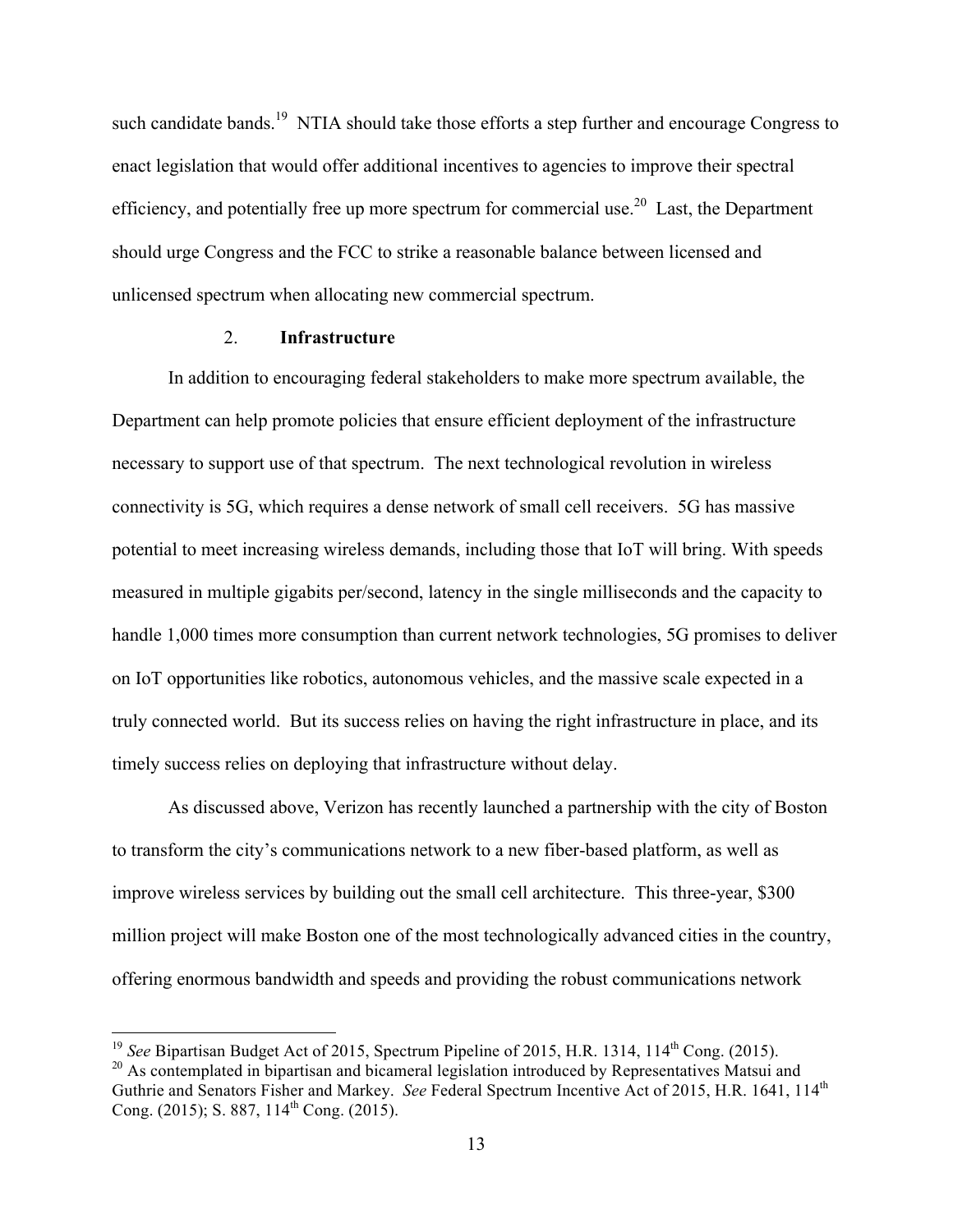foundation necessary to support technological innovations, including IoT. Boston's leadership and commitment to support the necessary infrastructure is – and will continue to be – critical. Boston streamlined their permitting processes to facilitate expeditious implementation of a robust fiber infrastructure, enabling small cell densification and other advanced services to the city. NTIA should urge other cities to undertake similar cooperative endeavors to encourage the deployment of new infrastructure in their own cities. Doing so will allow even more Americans to enjoy the benefits of next generation networks and IoT.

NTIA and others can help promote policies that encourage deployment of small cells. In order to meet burgeoning demand, wireless networks increasingly integrate smaller antenna technologies such as distributed antenna systems and small cells. These facilities are placed on towers, buildings, poles, and other increasingly diverse locations. The federal government should lead by example by expediting tower and small cell siting on federal lands. NTIA's Broadband Opportunity Council has made several recent recommendations and timelines to help infrastructure siting, which are a good step in the right direction. NTIA should also help educate local policymakers on the benefits of IoT and how creating an environment that makes it easier for companies to upgrade their networks will accelerate the benefits that IoT solutions will deliver to their citizens. NTIA can encourage states and municipalities to facilitate 5G build-out by amending state and local laws and adopting best practices to modernize and streamline outdated right-of-way requirements, ensure nondiscriminatory access to local infrastructure like poles and buildings, create just and reasonable rates, and adopt efficient permitting processes.

Finally, wireline backhaul (primarily fiber) is necessary to carry all of this wireless traffic. NTIA should encourage Congress, the FCC, and other federal stakeholders to promote competition by removing obstacles to the deployment of fiber. For example, Congress or the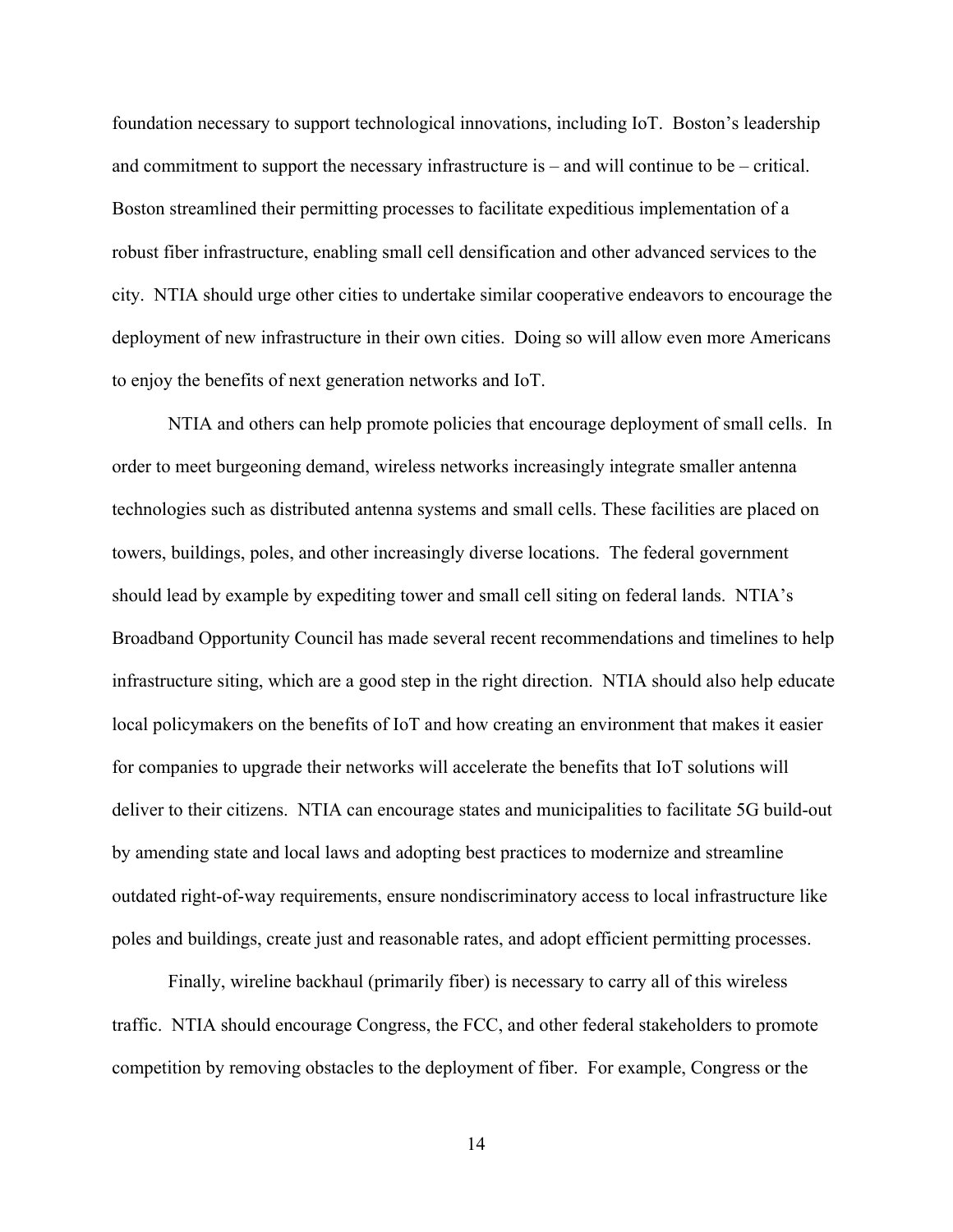states can adopt "Dig Once" provisions requiring municipalities to install broadband conduits during street construction projects. More generally, NTIA should promote policies domestically and abroad that would make it easier for network providers to invest in and build out the robust, secure networks that will enable IoT solutions.

#### **B. The U.S. Should Apply Consistent and Reasonable Legal and Regulatory Frameworks to the Internet of Things**

The U.S. should have a consistent and strategic approach to IoT-related policy matters. Although U.S. agencies have so far avoided major problems in this area, federal regulators have been active in developing position statements or guidance<sup>21</sup> that threaten a piecemeal approach to policy development for IoT related matters. Inconsistent and duplicative policies will only undermine the growth of IoT as providers try to navigate a sea of conflicting rules. NTIA can play a constructive role to prevent the proliferation of ad hoc rules by laying out an affirmative IoT strategy and guiding principles that other government agencies should follow when thinking about the best policy approaches to promote, rather than hamper, IoT. NTIA could also lead an intra-agency taskforce to ensure better coordination and alignment among federal agencies on IoT related policy issues.

There are a few foundational principles NTIA should consider. First, policymakers should avoid adopting sweeping new regulations to govern IoT solutions. While IoT has the potential to revolutionize the way business is done, it is still simply an extension of existing network and device technology. As a result, many sound frameworks are already in place to address most of the policy issues relating to IoT. Existing policies and policy frameworks should

 <sup>21</sup> *See, e.g.* FDA, *Postmarket Management of Cybersecurity in Medical Devices: Draft Guidance for Industry and Food & Drug Administration Staff* (Jan. 22, 2016) (providing agency recommendations for monitoring, identifying, and addressing cybersecurity vulnerabilities in medical devices after they enter the market); 2015 FTC Internet of Things Report (urging companies to take steps to enhance and protect consumers' privacy and security in the context of IoT); FCC TAC IoT Working Group Position Statements (Sept. 23, 2014) (containing statements on IoT issues such as privacy and device end-of-life).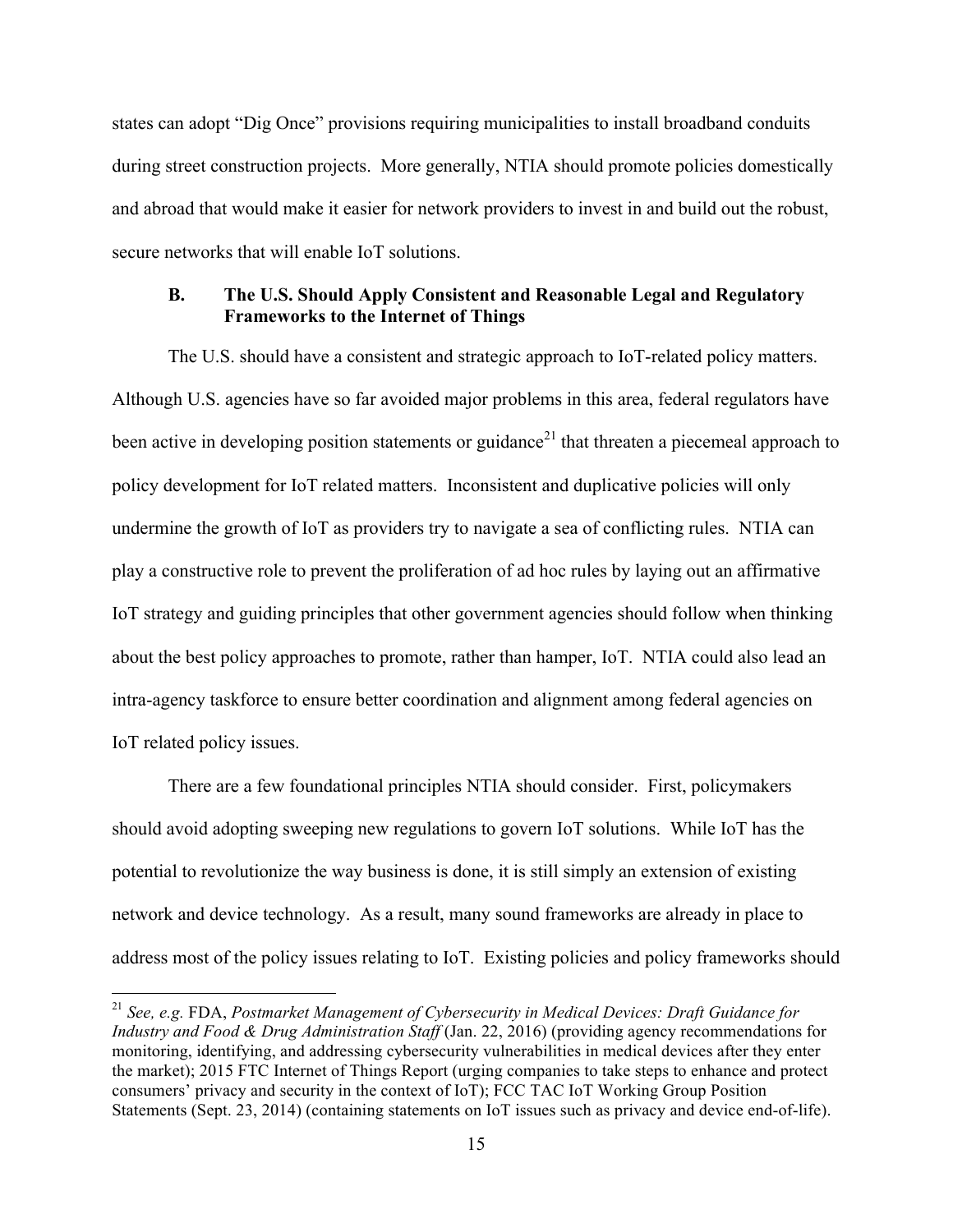serve as the starting point when considering policy in the IoT context, rather than adoption of new IoT-specific regulation.

Second, the United States should take a uniform and holistic approach to developing policies on those macro issues, such as privacy and cybersecurity, which cut across all types of IoT solutions, regardless of industry segment. For these issues, we should not reinvent the wheel: the principles and processes that are in place today to guide policy development regarding privacy and cybersecurity are sufficient to frame the right approach in the IoT context.

Third, given the breadth of industry segments that IoT devices touch, some IoT solutions may create issues that require a particular agency's sector-specific expertise. But in those limited instances, agencies should only address those specific issues that are unique to their particular sector (such as healthcare, agriculture, aviation), rather than adopting broad new IoT frameworks to tackle macro issues that are common across all IoT solutions. When regulating in their areas of expertise, individual agencies should make sure their policies are narrowly-tailored to the sector-specific issue and refrain from taking actions that could disrupt the broader IoT ecosystem or create conflicts that could impede IoT deployment. Overly prescriptive mandates that dictate particular equipment, programming, or technology that IoT providers must use risk undermining competition and precluding the introduction of innovative new services.

Fourth, policymakers need to acknowledge the key differences between consumer and industrial IoT solutions. Consumer facing IoT devices require a different set of policy considerations than M2M solutions. Many of the traditional consumer protection policies that make sense for consumer facing devices are not applicable for enterprise IoT devices, because the latter are often single-purpose "dumb" technology without access to any customer's personal identifying information. Thus, given the key differences between consumer telephone service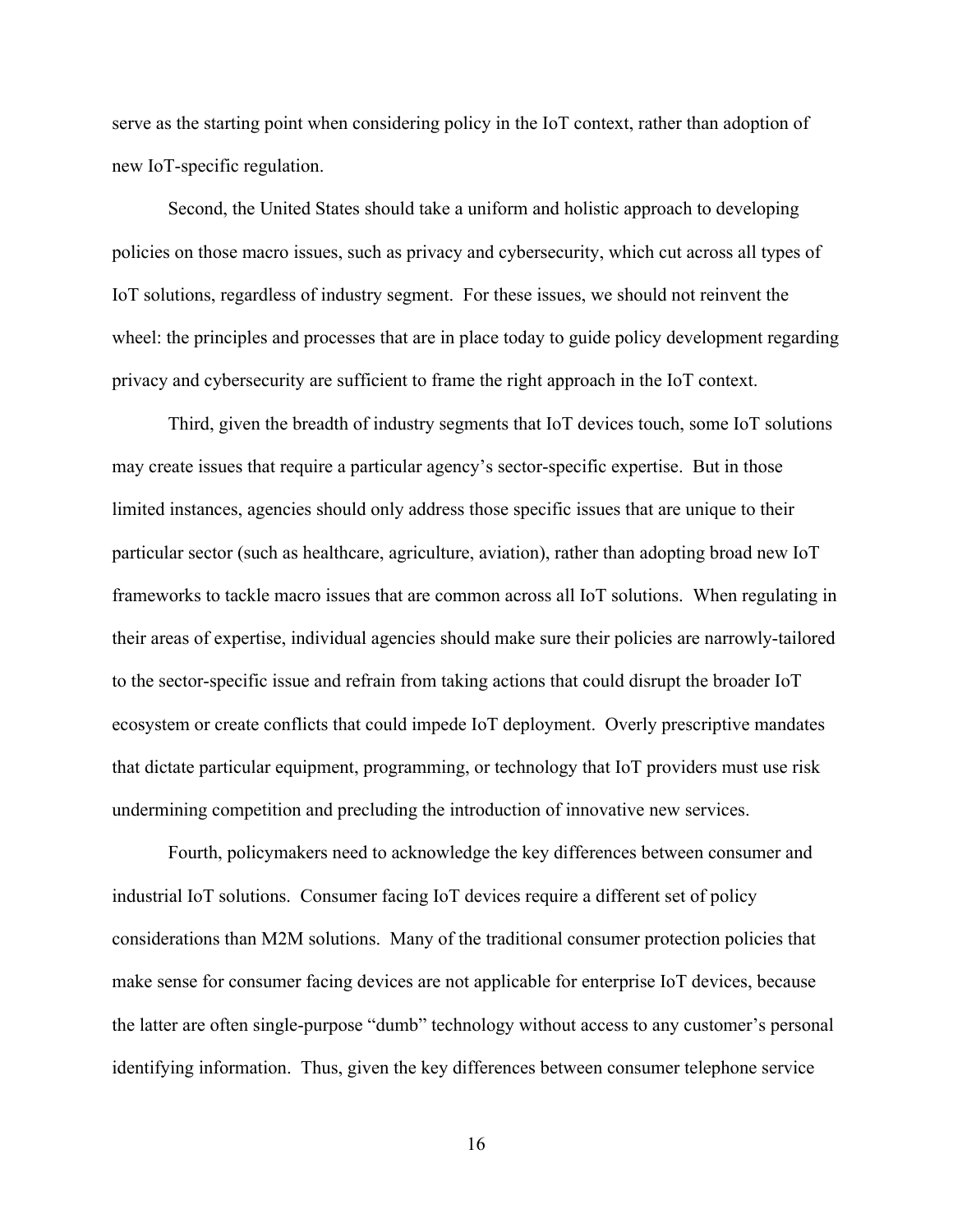and IoT services and devices, it would be a mistake to apply utilities-style telecommunications or consumer protection laws to IoT.<sup>22</sup> Similarly, policies should be closely calibrated to the type of IoT technology and intelligence of the IoT device. For example, regulations that apply to sophisticated consumer smartphones should not apply to small, low-cost enterprise devices that are best suited for lower tiers of service. Thus, NTIA should oppose both domestic and international efforts to impose outdated telecom regulations on IoT solutions.

Finally, policymakers should adopt a "do no harm" approach to the still nascent IoT market. In the first instance, policymakers should allow room for industry-led, market-based solutions to address emerging new issues. Taking a "wait and see" approach, particularly where there are ongoing industry efforts to address an issue, is the best way for policymakers to avoid premature regulation that could have harmful unintended consequences. Policymakers should step in only if market forces fail to address a persistent issue, but should do so using consensus building models that involve industry input such as multi-stakeholder processes to create principles or best practices rather than resorting immediately to regulation.

### 1. **Existing Privacy Policy Frameworks Provide Appropriate Guidance for Incorporating Privacy Protections into IoT Solutions.**

 Policymakers should leverage existing privacy frameworks – including the existing FTC regime and self-regulatory mechanism – to create a holistic policy approach to IoT-related privacy issues. Doing so will create the necessary regulatory certainty and stability to support continued investment and growth in IoT solutions.

As a threshold matter, it is important to step back and consider the nature and the type of data that IoT devices generate. Not all IoT devices generate personal data; many IoT devices

 $^{22}$  For example, as discussed below, the International Telecommunication Union is considering classifying IoT as a traditional "telecommunications service" that the ITU would have jurisdiction over. Such a finding would allow the ITU to regulate roaming, security, privacy, and pricing, and would impede the development of IoT.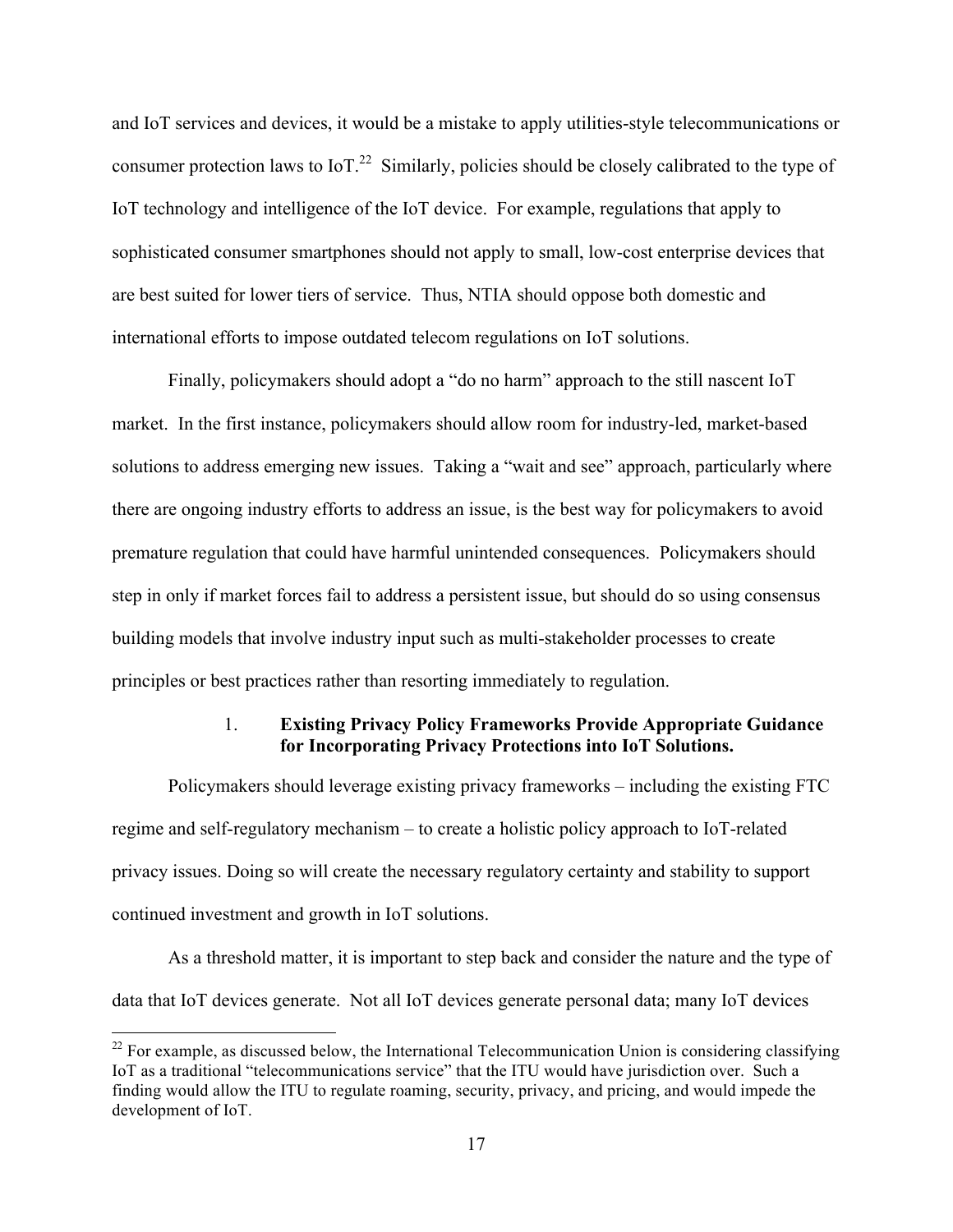designed for business and industrial use facilitate machine-to-machine communication and may not involve the collection of personal information. IoT applications that focus on environmental issues, factories, machines, infrastructure, and energy may not involve data about individuals. Enabling existing industries to better track, manage, and automate their core functions is one of the most promising IoT applications. Many of these industry applications will not implicate privacy concerns as they do not involve personal information. And even where IoT applications do collect personal information, that information is often anonymized to create the large scale data sets needed to identify trends that inform better decision-making.

Although IoT enables the collection of data through inter-connected devices that previously may not have been feasible, the underlying data collection is not a new policy issue that would warrant a new framework for addressing privacy. IoT incorporates technologies that collect a wide variety of data, much of which is already subject to existing laws and selfregulatory mechanisms. The FTC's existing privacy framework, which incorporates many of the Fair Information Practice Principles (FIPPs), is well suited to address the IoT environment. The FTC's flexible method of balancing privacy and innovation should serve as the guiding principle for addressing privacy issues in connection with IoT. And the FTC is the best single federal agency to deal with the privacy implications of new IoT solutions uniformly.

NTIA should expressly discourage the development of discrete IoT-specific privacy policy-making or legislative efforts by an array of different federal agencies or states. Creating a patchwork of new IoT-specific privacy regulations and laws for different IoT devices would only result in a confusing policy landscape that will delay IoT deployment and undermine innovation. Moreover, such new regulations and legislation are unnecessary considering that existing privacy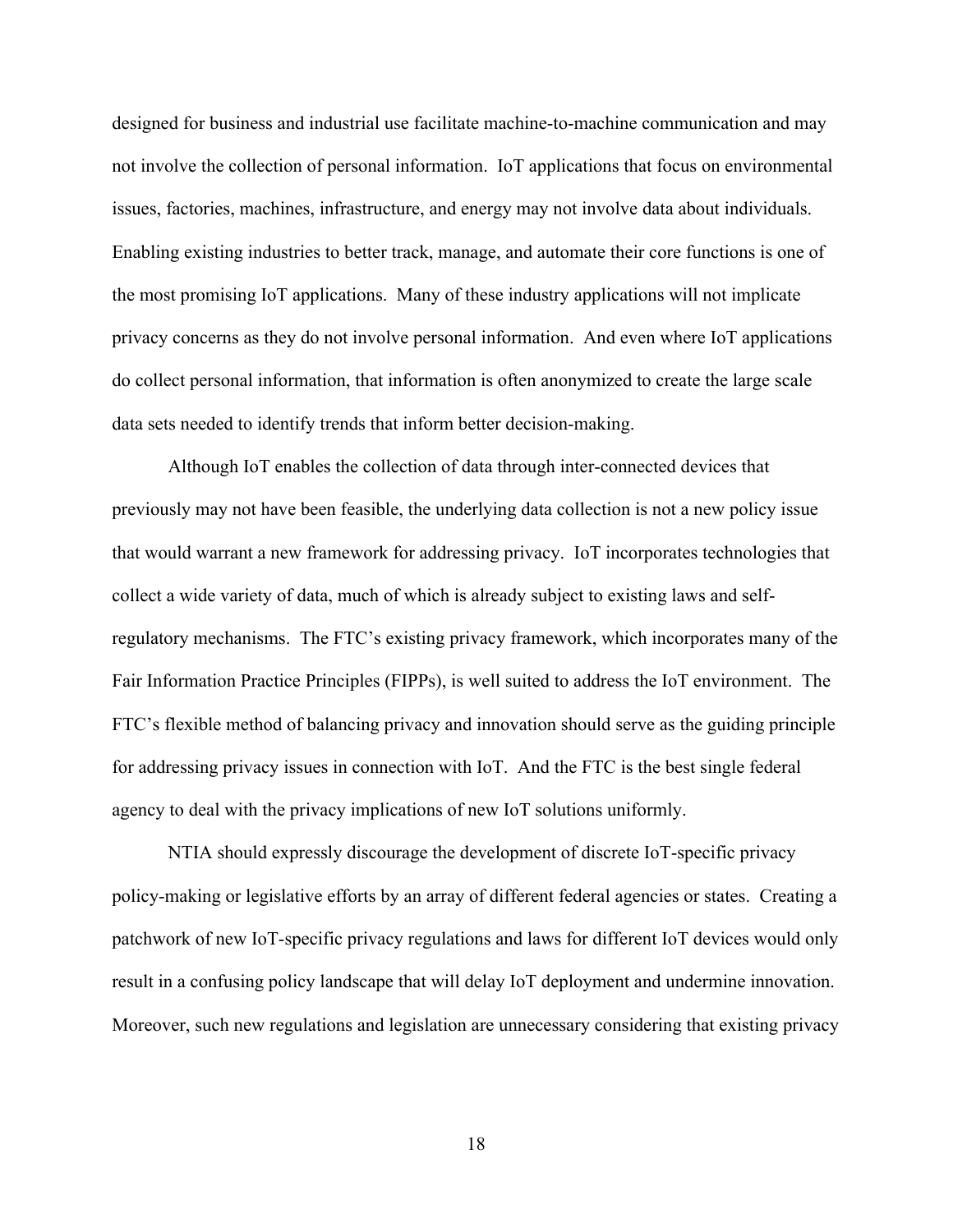laws already apply in the IoT environment. Instead, the existing FTC privacy framework,<sup>23</sup> built on important concepts such as transparency, privacy by design, consumer choice, and security, provides the necessary roadmap to guide industry to develop, deploy, and maintain IoT solutions in both a privacy-protective and secure manner. This framework is easily adaptable to the Internet of Things. The FTC should also continue to use its enforcement tools and apply its existing policy guidelines in a technology-neutral manner, as it has effectively done so far.

But FTC oversight is only one part of the right strategy to foster responsible deployment of IoT solutions. As IoT continues to evolve, industry guidelines and codes of conduct, including those developed through multi-stakeholder processes, will continue to be extremely important tools in protecting consumer privacy. These types of guidelines and codes of conduct enable organizations to implement best practices as appropriate within their organizations and consistent with their business models. We agree with the Administration's 2012 White House Privacy Report that privacy-focused multi-stakeholder processes can offer solutions in a more expedient manner than regulatory or legislative processes. We urge NTIA to champion that balanced and flexible framework across all IoT solutions.

## 2. **Cybersecurity Concerns Should Be Addressed Through a Collaborative Process**

Like privacy, cybersecurity issues cut across multiple fields and industries. Rather than being regulated by individual agencies or overlapping jurisdictions, therefore, NTIA should encourage an industry driven, collaborative approach to development of seamless, technologyagnostic security standards.

In many respects, the IoT environment shares the same security concerns as other networks: application flaws, software or hardware vulnerabilities, improperly configured or

 <sup>23</sup> Federal Trade Commission, *Protecting Consumer Privacy in an Era of Rapid Change: Recommendations for Businesses and Policymakers* (March 2012).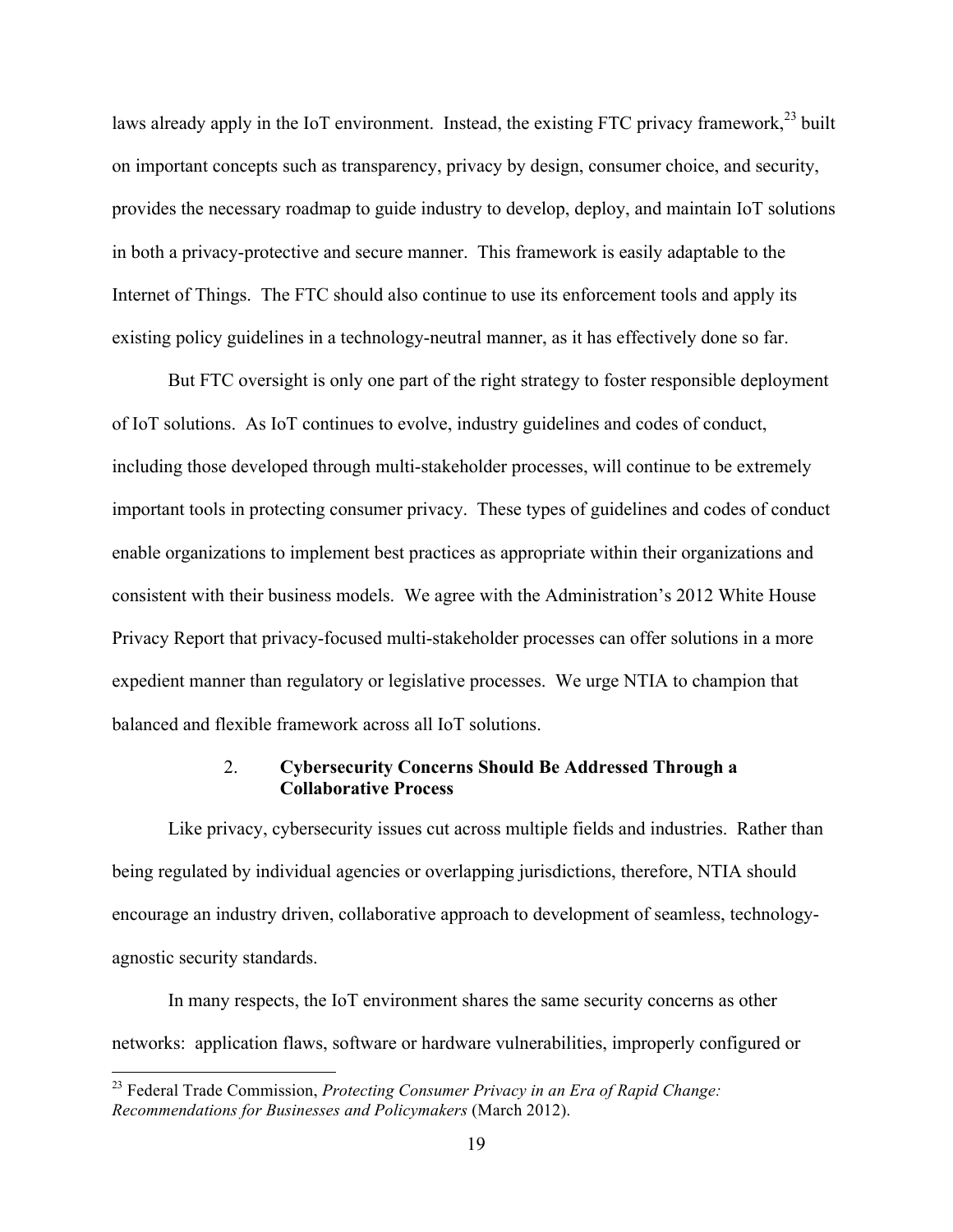patched components, insufficient encryption, etc. But these concerns are amplified by the sheer volume of IoT devices constantly communicating and requiring reliably authenticated access to networks. To ensure a consistent and strong national strategy that protects our connected assets and communities, cybersecurity must be addressed and coordinated on a broad scale across the entire ecosystem, with consistent and complementary efforts. 

To address these concerns, we believe that government should follow a path similar to that already created in the NIST Cybersecurity Framework. By adopting an analogous industrydriven, collaborative approach, the relevant stakeholders could identify voluntary standards, guidelines, and practices to protect IoT solutions from cyber risks. Just as the NIST framework was developed through a collaborative process that included industry, academia, and government stakeholders, a similar process for IoT cybersecurity could produce a broad framework that would guide the development of more specific technical standards in an environment that remains flexible, collaborative, and current. These standards should focus on authentication of devices and the security of network connections in the IoT environment. Such a focus would advance consistent protections against the injection of rogue commands, the corruption of critical data, and data leakage. It would also address concerns that compromised IoT devices could give an attacker access to larger communications networks. By developing standards in a collaborative, industry-driven approach, rather than a "top down" or regulatory manner, the industry can better keep pace with ongoing technological development. As new inventions and use cases are developed – and as cybercriminals shift tactics to try to gain advantage – this flexible approach will allow cyber-defenses and strategies to shift to meet them.

Given the proven effectiveness of the voluntary standards approach, it is unsurprising that industry has already started to collaborate in their development. For example, in the industrial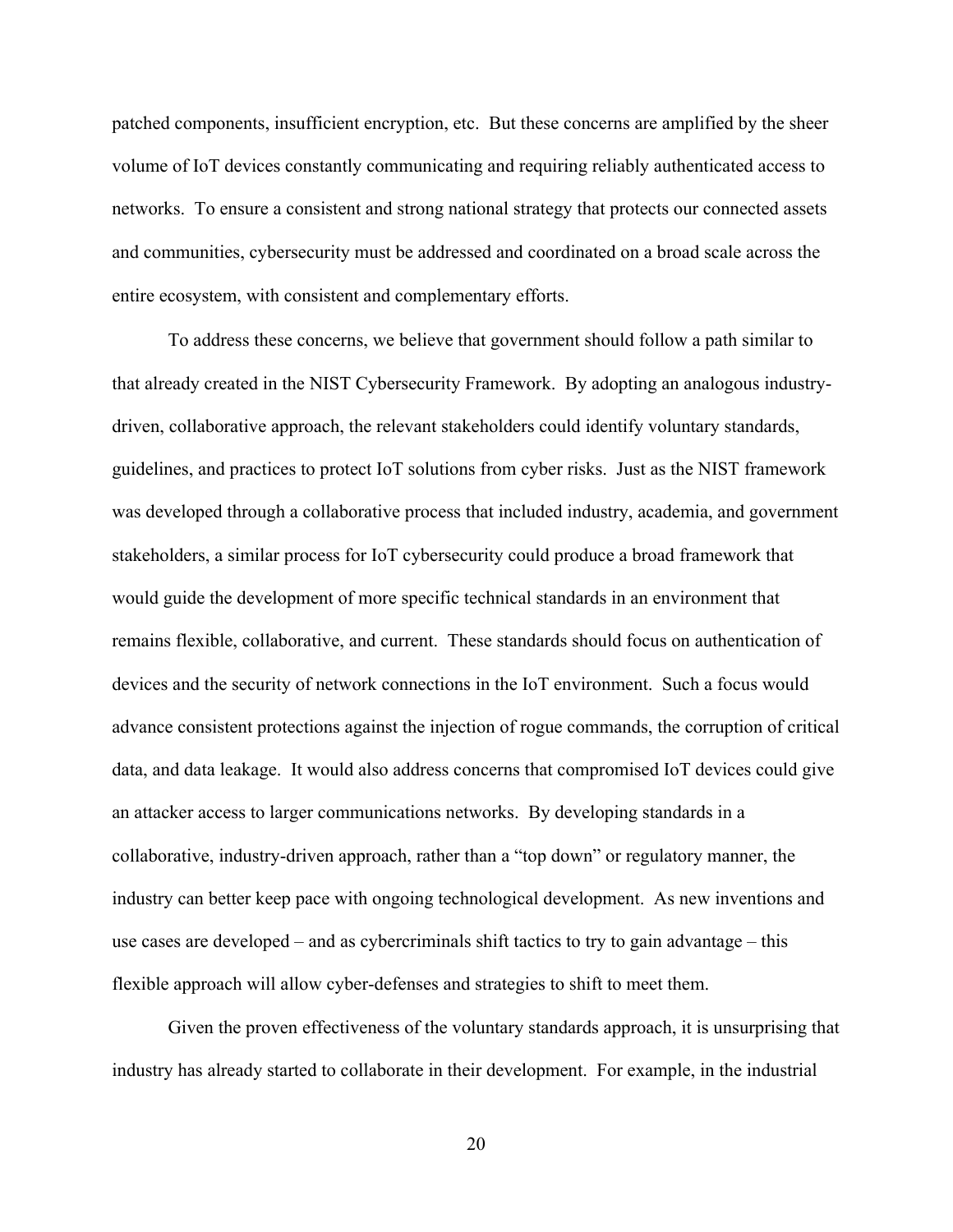controls sector (which supplies technologies deployed across many other sectors), industry experts are working to draft specific technical standards that build on NIST SP800-82-R2 ("Guide to Industrial Control Systems Security"); these standards, captured in the ISA/IEC 62443 series, will ultimately shape some of the critical technology for the IoT environment. Similarly, there are significant public/private partnerships, some of them global in scale, that are specifically integrating security into their broader IoT standards development work (examples include the work of the Industrial Internet Consortium, the IoTivity Project of the Open Interconnect Consortium, and the 3rd Generation Partnership Project ("3GPP"). There are also sector-specific efforts underway, some of which leverage both Information Sharing and Analysis Centers ("ISACs") and the new Information Sharing and Analysis Organization ("ISAO") authority. Government action should support these efforts, and allow them to fully mature with the growth of the IoT environment.

Further, device manufacturers, application developers, and network providers must develop a "culture of security" and adopt IoT best practices throughout the lifecycle of IoT products and services, whether through rigorous in-house "security by design" practices, or by relying on outside expertise. Through its ICSA Labs division, Verizon launched a new cybersecurity testing program to provide assurance testing for IoT devices and sensors. The program will test devices for weaknesses and certify that vulnerabilities are mitigated as well as test devices over their lifecycle to further improve security. These types of testing programs and certification underscore industry's expertise, interest, and ability to care for cybersecurity.

#### **C. IoT Solutions Will Benefit from Technical Standards To Drive Interoperability, but Industry Standards Bodies Are Making Good Progress**

IoT devices must communicate with each other and the network in a seamless and secure manner. The growth of new IoT technologies will thus depend on interoperability, or the ability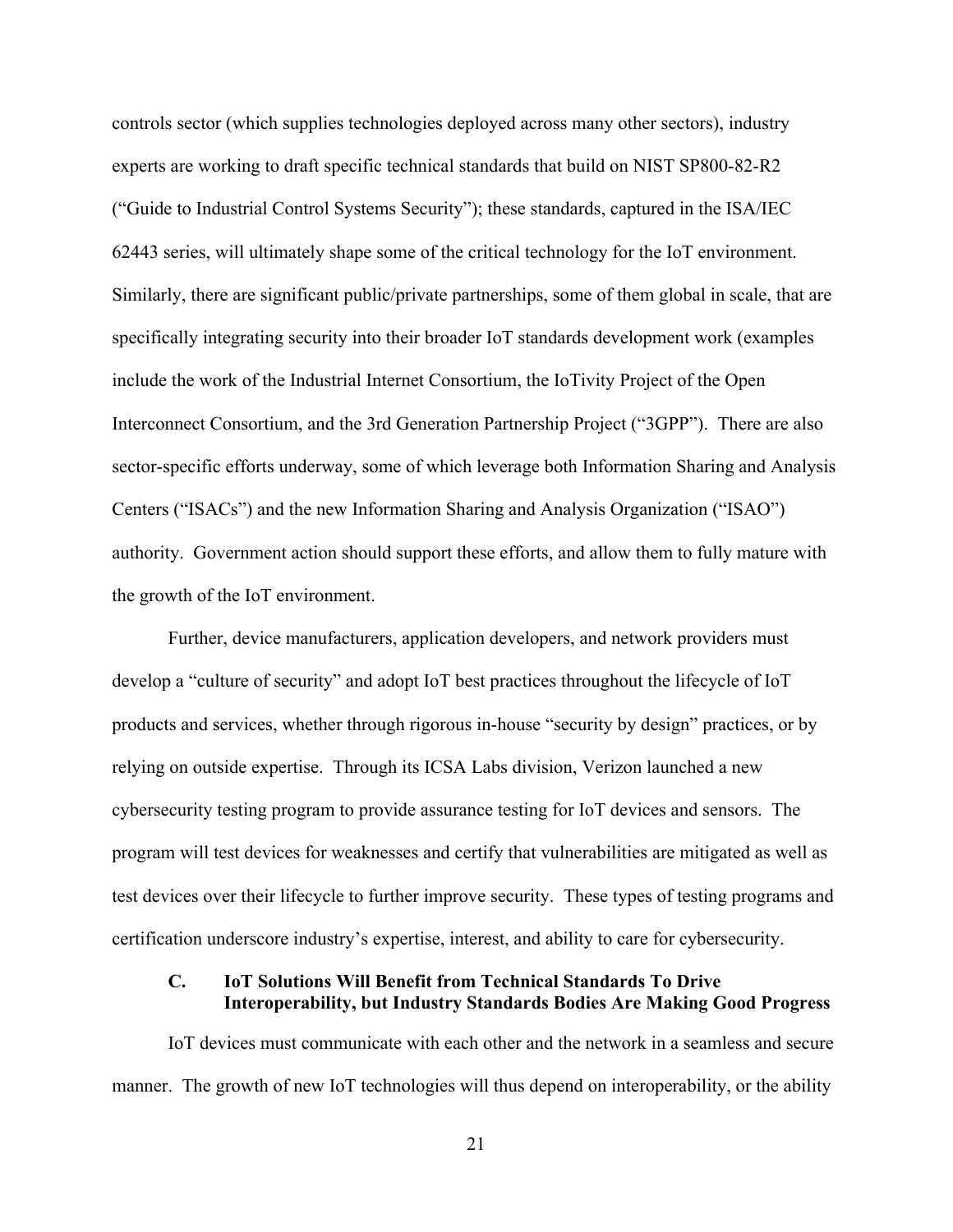to transfer information across systems, applications, or components in four broad layers technological, data, human, and institutional.<sup>24</sup> As noted by McKinsey, "interoperability is required to unlock more than US\$4 trillion per year in potential economic impact for IoT use in 2025, out of a total impact of US\$11.1 trillion … . On average, interoperability is necessary to create 40 percent of the potential value that can be generated by the IoT in various settings.<sup> $25$ </sup>

Standards can facilitate interoperability across the IoT ecosystem, foster investment, and increase competition. The good news here is that industry standards bodies are already developing technical standards for IoT. For example, GSMA has begun working to promote interoperability by defining 3GPP standards for IoT devices.

As these processes make progress, there is no need for domestic or international government intervention on technical standards. Instead, government should let the commercial market and industry standards-setting organizations determine the standards that will eventually drive interoperability of IoT devices and networks, and should encourage international regulators to do the same. Appropriate standards can facilitate global interoperability, contribute to economies of scale, and create technical specifications to which innovators can build. Standards should be developed by private sector standards development organizations via inclusive and transparent processes and be available for voluntary use. Appropriate standards should also leave room for variation and the use of proprietary standards and technologies.

In contrast, countries and governments that insist on using a single standard developed or approved by a national government can encourage protectionist behavior that stifles IoT growth. Such country-specific approaches are often designed to benefit national players at the expense of

 <sup>24</sup> Philippa Biggs et al., *Harnessing the Internet of Things for Global Development, ITU/Unesco Broadband Commission for Sustainable Development,* p.44 (2016) . <sup>25</sup> Manyika, James, et. al, *The Internet of Things: Mapping the Value Beyond the Hype, McKinsey Global* 

*Institute,* pp. 2, 4 (June 2015).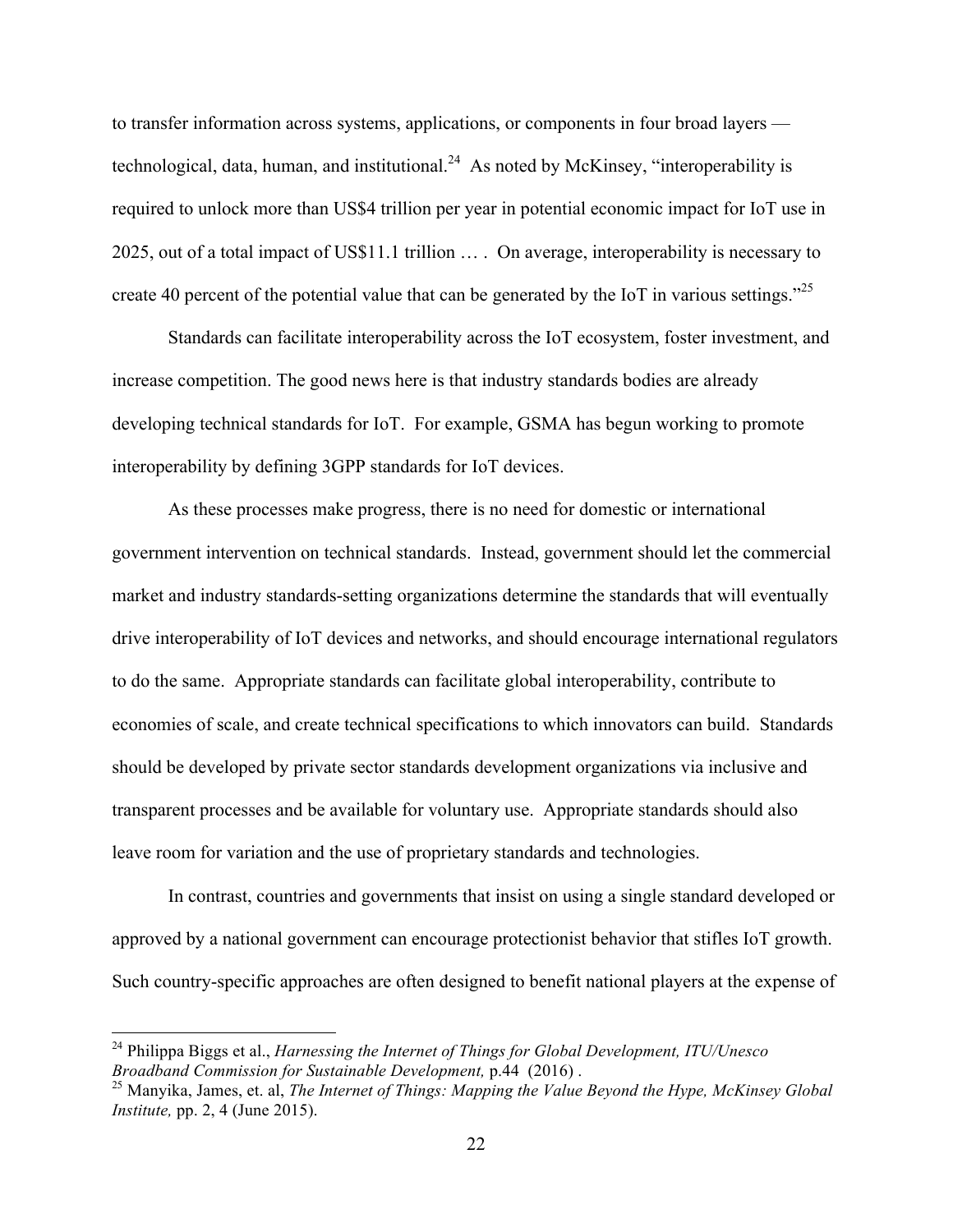others, and may be inferior to market-based innovations. Further, they may cause first movers unnecessary delay in IoT deployment by requiring a cumbersome standards development process. Thus, the United States may seek to discourage other governments from proceeding with single, country-specific standards or requiring prior government approval of standards before companies can deploy new parts of the IoT ecosystem.

### **D. NTIA Should Encourage IoT Global Solutions, Rather Than Country-Specific Regulations**

Most IoT devices are fundamentally untethered to geographic boundaries. Sensors transmit data that crosses international borders, is analyzed and re-transmitted, and is managed through global systems and the cloud. A wireless IoT device could be manufactured in Country A, provisioned with a SIM card and shipped from country B, and purchased by a consumer in Country C, who then takes the device to Country D for an extended period. These global use cases – if permitted to develop – could benefit citizens in multiple countries around the world.

But rather than increased flexibility for IoT devices, we are seeing the rise of countryspecific measures and national or regional barriers that could fragment IoT. Some countries have implemented specialized M2M and IoT legislation and licensing rules that require countryspecific device identifiers, or oblige providers to locate data from IoT devices within a particular country. Other countries have imposed or are considering government mandates relating to privacy and cybersecurity requirements, technical standards and interoperability, and roaming.

NTIA should oppose these requirements, while engaging in various international forums to promote light-touch regulatory approaches that allow the ample flexibility needed for the IoT to flourish. NTIA can also urge governments and inter-governmental organizations to adopt generally applicable policies rather than new technology-specific regulations to the maximum extent possible, and to refrain from applying existing telecom-specific regulations to IoT.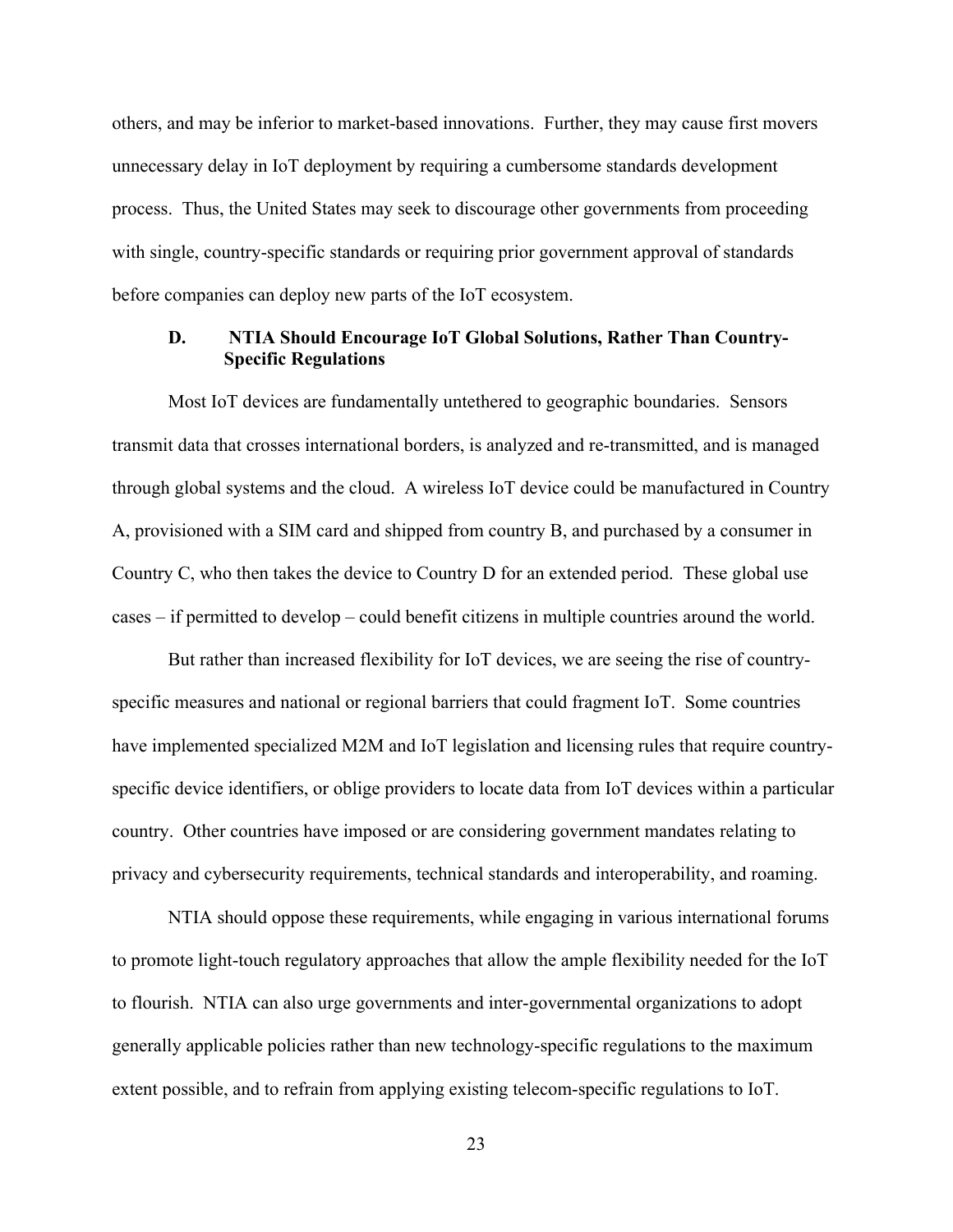# 1. **Country-Specific Requirements May Create Barriers to IoT Growth** a. **Specialized IoT Legislation and Regulations**

The International Telecommunication Union (ITU) has recently begun developing IoTspecific requirements that risk conflating IoT services and devices with traditional consumer telecommunications products. The United States should engage in these proceedings to encourage development of polices that recognize the essential differences between enterprisefocused IoT devices and consumer devices used for telecommunications.

The ITU Telecommunications Sector has developed a new group – Study Group 20 – to develop standards and recommended regulations on IoT, and is studying M2M issues in the group responsible for telecommunications rates and tariffs. We understand that other intergovernmental organizations such as the Inter-American Telecommunications Commission (CITEL) and the Asia-Pacific Economic Cooperation (APEC) are considering similar approaches. We are concerned that the ITU may treat IoT services as traditional "telecommunications service" over which the ITU would have jurisdiction. This model could promulgate troubling model rules that would apply telecom-oriented regulations for roaming, security, privacy, and pricing to enterprise M2M and IoT services.

But, as discussed above, imposing outdated regulatory classifications would impede the development of IoT. Most of these devices are enterprise-driven, rather than consumer facing, and much of the regulation that might pertain to smartphones or consumer mobile devices is either inapplicable or actually harmful to the field. We encourage the United States to focus intensively on these trends in the ITU and in other inter-governmental organizations, to discourage this approach, and to encourage policies that will permit the increased growth of IoT.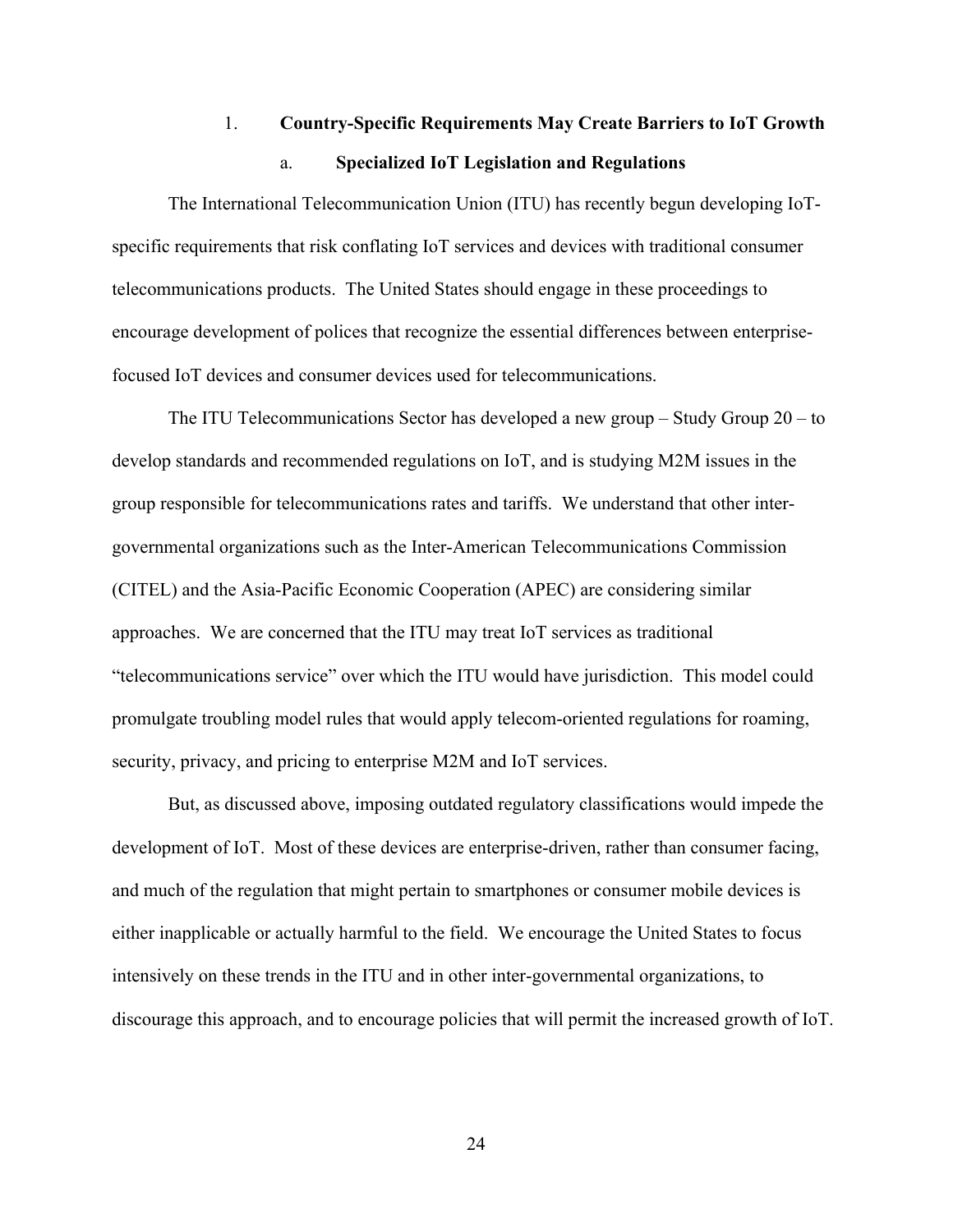#### b. **Special Licenses and Other Registration Requirements**

We have also seen foreign governments begin to apply special registration requirements to IoT devices. These requirements include obligations that providers obtain a specific license for every device, or register the device's number and IP address. For example, Singapore has established a license for M2M services and a requirement that every device number be registered with the government. Although the government there recently clarified that providers need not provide advance notice before importing a device, the regulation remains in place. India is also considering imposing a registration requirement, and Germany previously considered one.

Given the wide range of current and potential IoT services, such registration requirements, which hearken back to traditional telephony, will limit rather than enable the evolving IoT ecosystem. Device-by-device registration obligations would increase the cost of deploying new IoT services, and discourage providers from expanding deployment to new countries for fear of enforcement action from inadvertent noncompliance. And, these obligations are often not warranted. Reporting and transparency rules designed as consumer protection may not be relevant to business-to-business services and other IoT enterprise arrangements.

#### c. **Device Identifiers**

Where traditional telecommunications devices are traditionally identified by their telephone number, IoT devices may use a variety of unique identifiers, including phone numbers, global non-geographic ITU numbers, and IP identifiers, depending on the type of device, the degree to which the device will be mobile, the device use case, and other factors. But despite this variety, a number of countries have begun to consider mandates that IoT devices use only certain types of unique identifiers. Other countries have imposed restrictions on the use of extraterritorial identifiers altogether or do not allow the use of foreign SIMs in certain IoT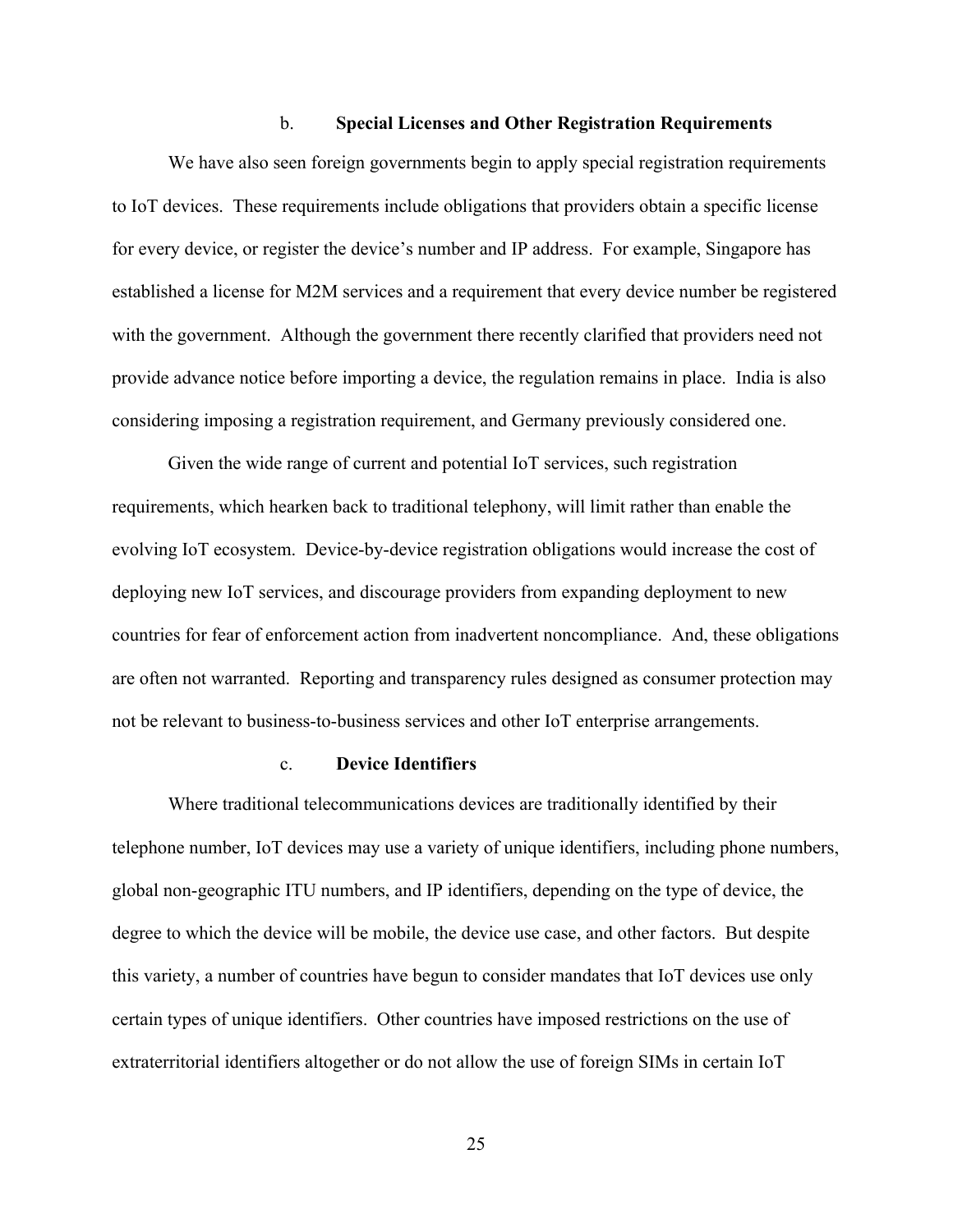devices. And still others limit roaming or seek to impose voice or data roaming restrictions on IoT devices.

Continued adoption of these requirements will erode providers' abilities to deliver consistent global offerings and slow the expansion of IoT. When mandated IoT identifiers are inconsistent between countries, providers will have to create a country-specific version of each device. Devices will be difficult or expensive to use across geographic regions. As a result, providers will face fragmented markets and additional barriers to expansion and entry. NTIA should urge countries and other international actors to refrain from mandating that IoT providers use specific device identifiers. NTIA should similarly oppose efforts by countries or regions to impose voice or data roaming regimes or restrictions on IoT devices. Instead, IoT providers should continue to have maximum flexibility in deciding what identifiers they will rely upon, and to design devices that are able to roam on a variety of networks because different IoT services may have different requirements. NTIA should encourage policies that let commercial agreements – and not government mandates – establish roaming practices for IoT devices.

#### d. **Data Localization Requirements and Other Privacy and Cybersecurity Requirements**

As IoT devices exchange and analyze data, they may upload portions of that data to the cloud or to global servers. But a growing number of countries – including, we understand, Australia, China, Brazil, France, Greece, India, Indonesia, Kazakhstan, Malaysia, New Zealand, Nigeria, the Philippines, Russia, South Korea, Taiwan, Turkey, and Vietnam – have proposed or adopted obligations to keep various types of data and locate servers and other computing facilities within their country.

We are concerned that these country-specific data localization requirements impede the cloud computing and data analysis that are central to IoT. While countries may attempt to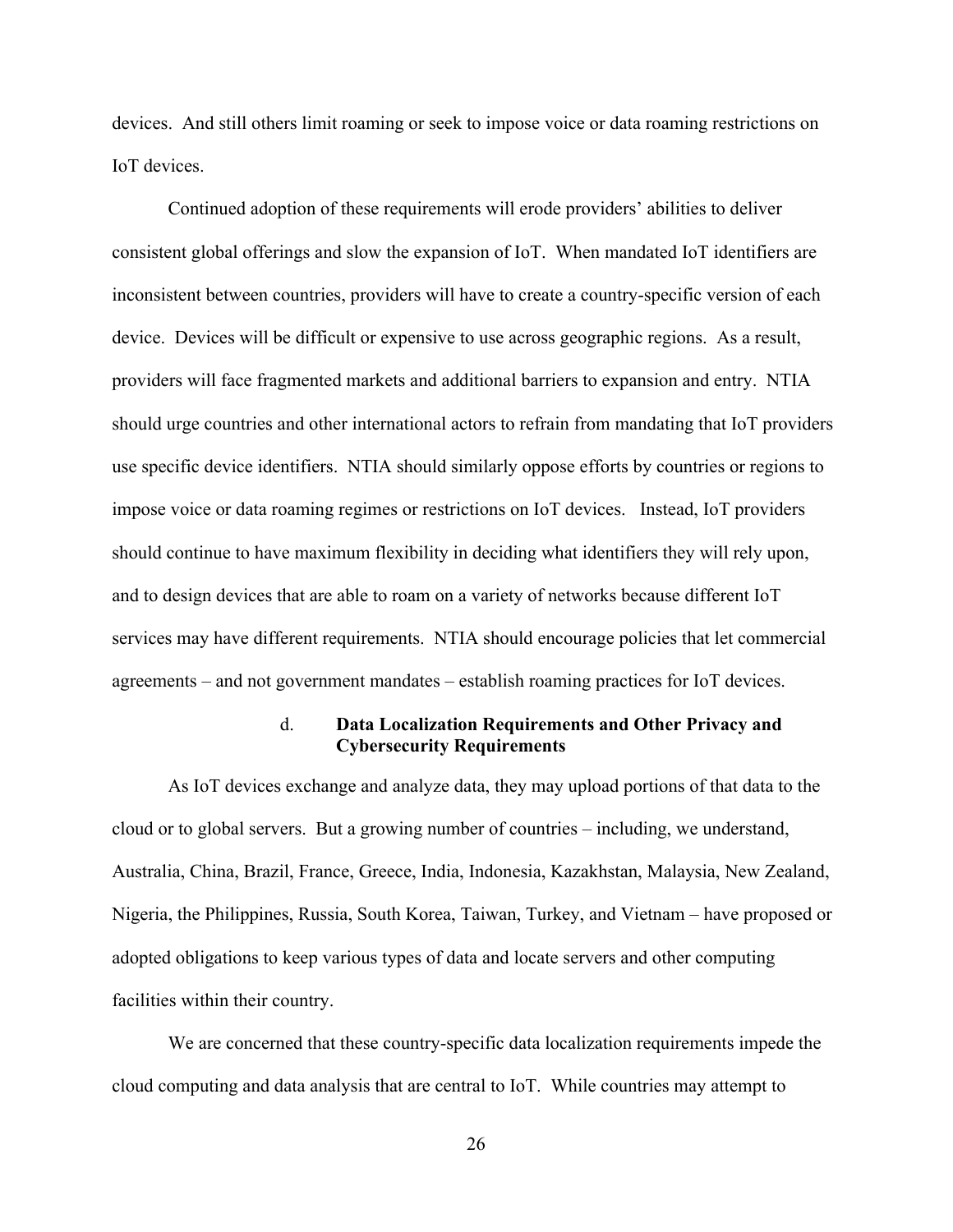characterize localization requirements as privacy and cybersecurity measures, these obligations can impede the free flow of information and data analysis that is necessary to unlocking the full potential of IoT. Data localization requirements can also impose barriers to seamless communication between IoT devices and increase the costs of deploying global solutions.

NTIA and other U.S. government entities have historically promoted seamless crossborder data flows. They should build on this foundation by increasing advocacy for removal of country-specific localization requirements through dialogs with counterparts, international trade norms, global public policy development, exchange of expertise on technology developments, and identification of best practices. They should also encourage reliance on industry-led multistakeholder organizations to develop cybersecurity policies as discussed above.

#### 2. **The Government Should Engage With International Stakeholders to Promote Policies Favorable to IoT.**

The United States should make adoption of favorable IoT policy a top priority in its bilateral and multilateral engagements with other governments and intergovernmental organizations. By advocating for a technology-neutral and market oriented global policy environment for IoT solutions, the U.S. can set a strong example that will help continue to open doors for ongoing IoT growth.

The right time for international engagement is now. International bodies are currently conducting public policy proceedings about IoT, and individual governments are beginning to roll out their own – sometimes conflicting – approaches to regulation. The ITU is considering international standards and rules. The Internet governance community is engaged, with numerous workshops at the annual global Internet Governance Forum discussing cross-border data flows, a seamless global Internet, and approaches to extraterritorial jurisdiction issues. And there are policy bilaterals conducted by NTIA, the new program for Digital Attachés at U.S.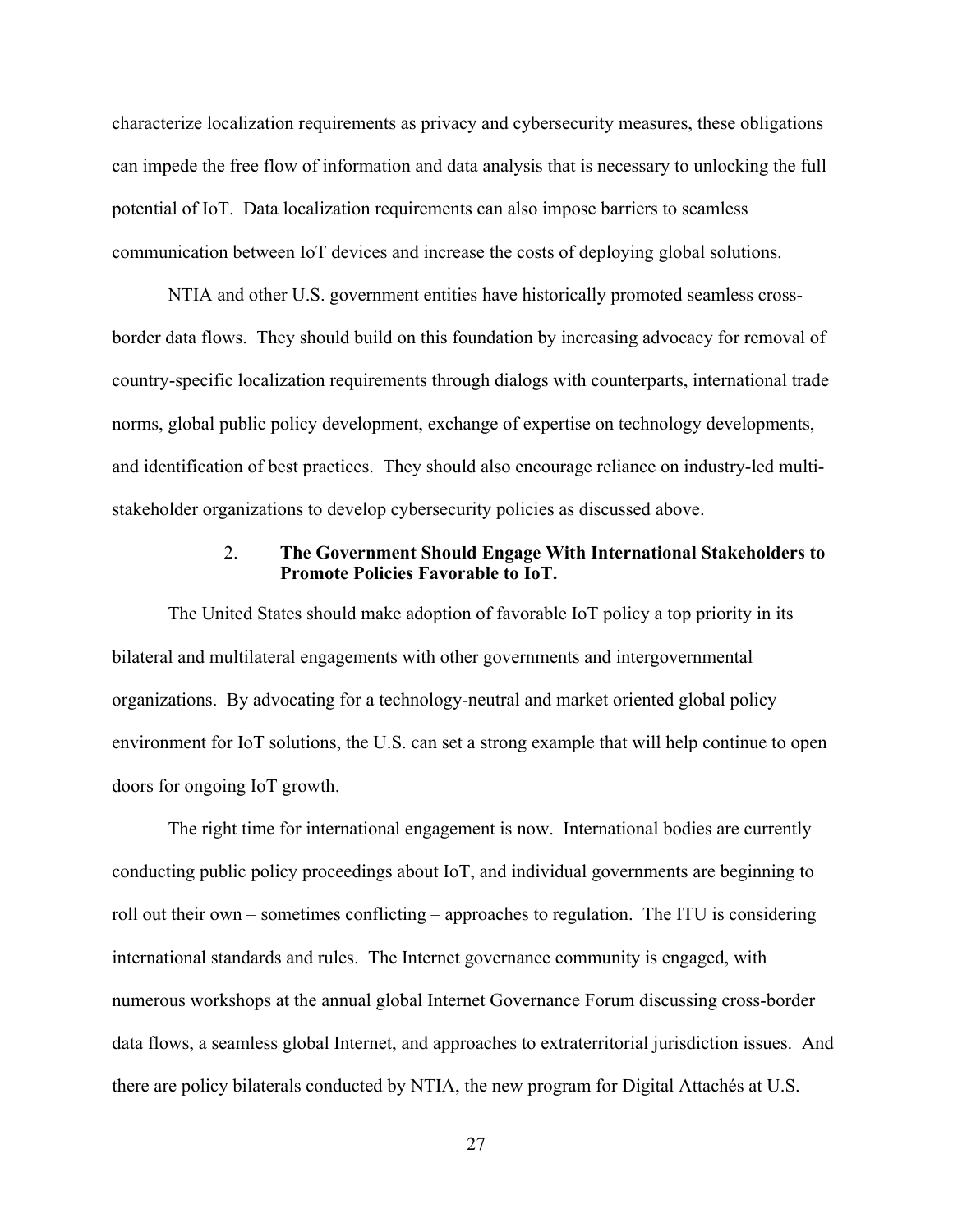Embassies, formal and informal work around international trade, and technical capacity-building programs such as the U.S. Telecommunications Training Institute.

In this context, the United States is poised to actively participate in the global dialogue on these issues. The Department of Commerce, NTIA, and other government entities should engage closely in international fora and with their counterparts to advocate for policy approaches that will drive a global enabling environment for IoT. The United States can also work to convene international meetings regarding the standards and guidelines for IOT that will encourage diverse stakeholders to come together to develop collaborative solutions.

### **D. NTIA Can Help Increase Public Acceptance of and Ameliorate Concerns About IoT**

NTIA can promote the growth of the IoT by educating the public about the many ways IoT can improve the way we live, work, and play. Today, many consumers and businesses may be nervous about adopting IoT solutions. Consumers may fear that their privacy and data could be compromised or that a hacker could wreak havoc by using IoT to take control of critical infrastructure or connected cars. Customers may have concerns about automated products in their home or business that they do not understand or may not fully be able to control. And businesses may worry about whether an IoT device will adequately respond to new or emergency situations and who bears the liability if an IoT device malfunctions.

These consumer confidence concerns could pose a serious barrier to the growth of the IoT economy. The public may be hesitant to accept IoT solutions, or may be resistant to new devices. But increasing access to information and proactive education campaigns about the benefits of IoT solutions can help address these concerns, as can increased governmental adoption of IoT solutions and use cases. NTIA can help the public understand the basic role that security plays in the design of IoT devices. Because safety is critical, NTIA can launch a public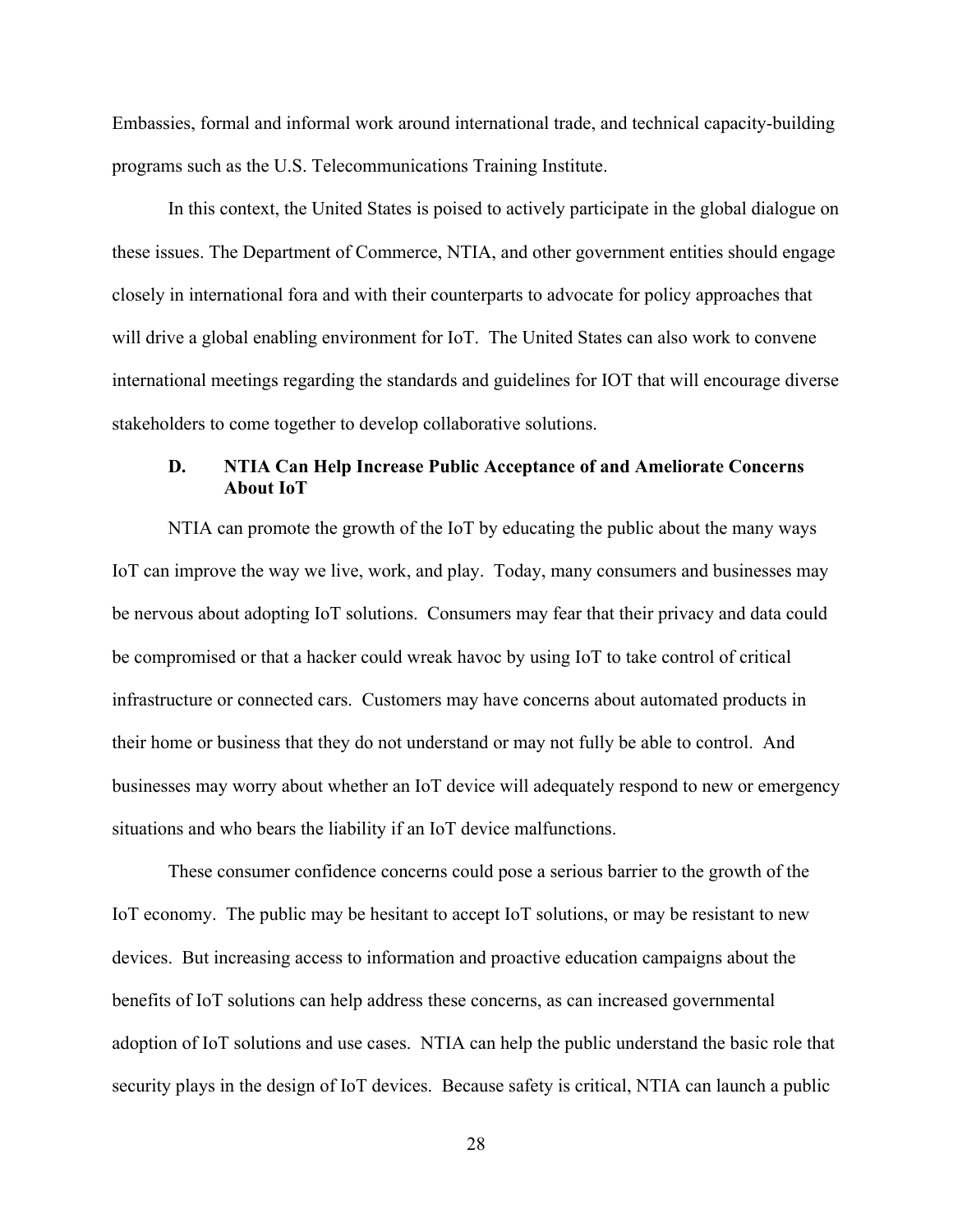awareness campaign regarding the importance of IoT devices embedding security protocols at every step of the device's development, including architecture, testing, validation, and deployment. NTIA could convene forums and promote industry-led certification processes that support safety for consumers and businesses.

NTIA could also create forums with stakeholders to explore legislation or regulatory mechanisms governing risk-shifting between consumers and IoT manufacturers. Such an approach could help balance private ownership of devices with accelerated adoption of IoT solutions. NTIA forums or workshops could also address the possibility of policies for insurance coverage relating to IoT devices and harms resulting from their malfunction.

In addition to responding to fears about the IoT economy, NTIA and government can help create a framework to increase public awareness of the benefits of IoT. Just as the Department of Transportation has created its Smart Cities programs, other federal agencies could create similar projects to drive funding for IoT pilot projects that will demonstrate the benefit of these solutions to neighborhoods and citizens. Government can create test beds that deploy new sensors and monitoring for utilities. Schools can include IoT information in curricula, especially STEM programs, or help create internships focused on IoT developers. Government agencies can support public acceptance of IoT by creating grants for programming by third party organizations to create educational programs about ways IoT can improve personal safety, quality of life, and save money for seniors or under-served communities. Government can also explore tax incentives for IoT manufacturing or other related job-creating businesses in lowerincome communities or areas. And internationally, the United States can encourage other countries to promote innovation and investment in these new technologies.